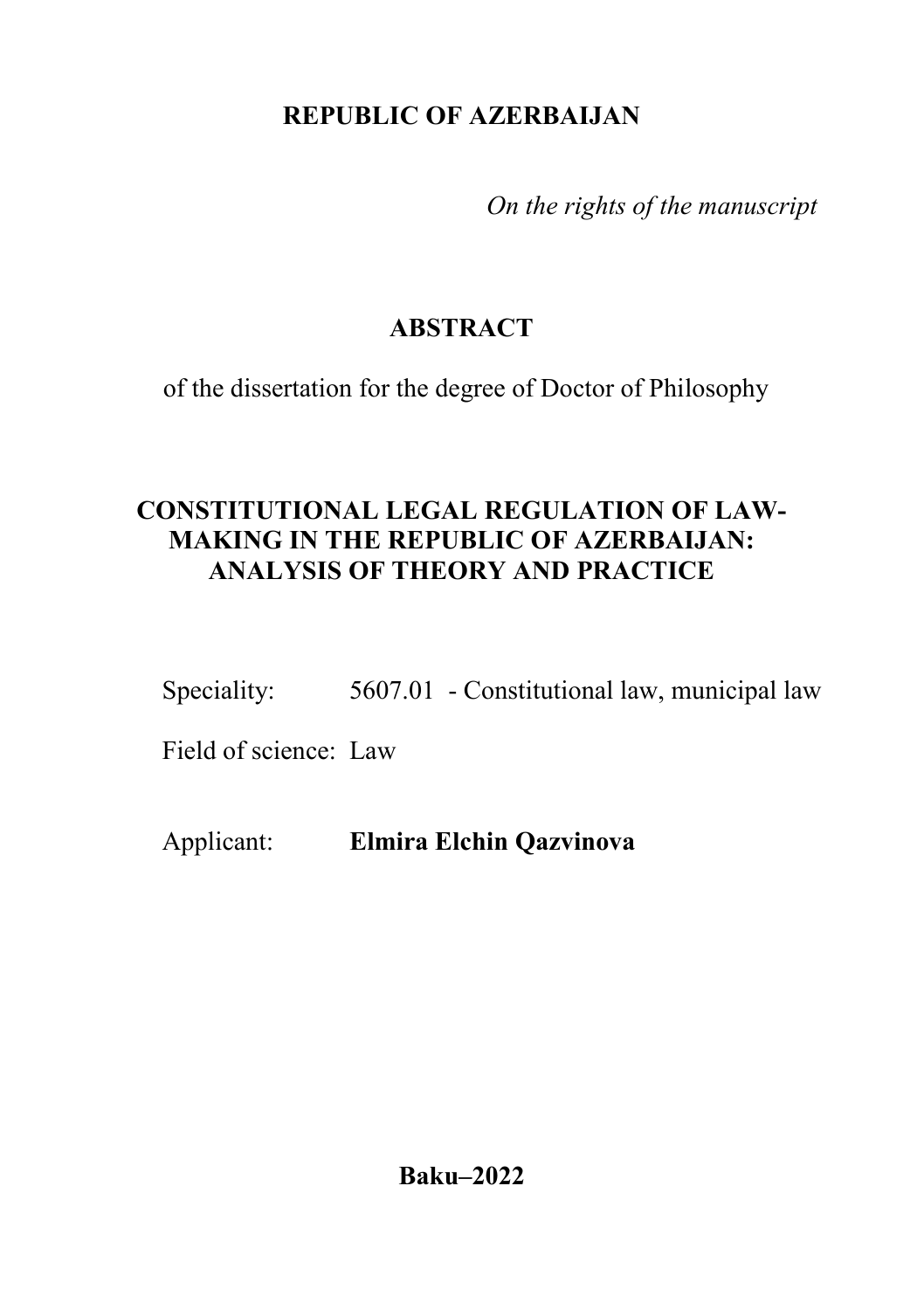The work was performed at the Department of Constitutional Law of The work was performed

Scientific supervisor:

Scientific supervisor: Doctor in Law, Professor **Doctor in Law**, Profe

Official opponents: Doctor in Law, Associate Professor **Doctor in Law, Associate** 

> PhD in Law, Associate Professor **PhD in Law, Associate Pl**

**Gulshan Zabit Jabi**

Dissertation Council ED 2.45 of the Higher Attestation Commission Dissertation Council ED 2.45 of the Higher Attestation Commission under the President of the Republic of Azerbaijan, operating on the basis of the National Aviation Academy.

Chairman of the

 $\overline{\phantom{a}}$ 

Dissertation council: Doctor in Law, Associate Professor<br> **Ayxan Xankishi Rustamzade** 

Scientific secretary of the<br>Dissertation council: PhD in law

 $C_{\text{obs}}$ 

Chairman of the scientific seminar:

Dissertation council:<br> **Sahil Zahir Huseynov**<br> **Sahil Zahir Huseynov** 

**Nuray Ekshi**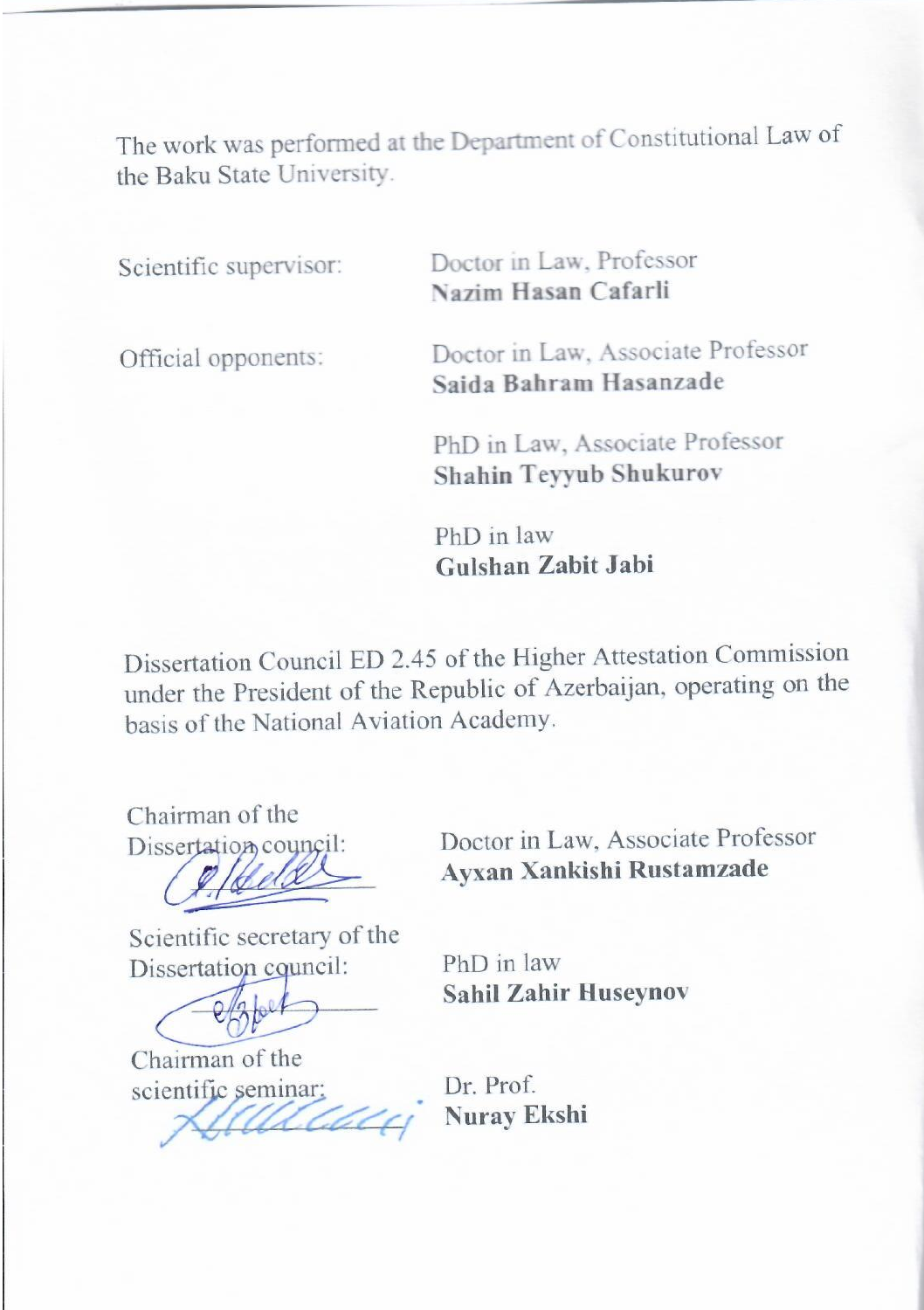### **GENERAL DESCRIPTION OF WORK**

**Relevance of the research topic.** At the end of the 20th century, important events that took place on the world arena had an impact on the post-Soviet space and the peoples living for 70 years within the USSR began to fight for their independence. In the late 80s of the 20th century, this process became especially aggravated, and the collapse of the USSR became the reason for the emergence of new states. One of these states is the Republic of Azerbaijan.

After gaining independence in the 20th century, the people of Azerbaijan embarked on the path of building a democratic, legal state. The new Constitution, adopted on November 12, 1995, established the political, economic and social foundations of public life.

The people of Azerbaijan, on the basis of the first national Constitution, carried out radical reforms in all spheres of public life. One of the important areas of democratic reform is legal reform. In order to implement legal reforms, create democratic institutions and ensure the principle of the rule of law, interaction of legislative, executive and judicial authorities in 1996, on the initiative of the President, a legal reform commission was created.

At the first stage, this commission determines the priorities of the ongoing legal reforms and completely changed the philosophy of the legal system inherited from the Soviet Union. Legal reforms carried out in the Republic of Azerbaijan include universal democratic principles, such fundamental values as the rule of law and protection of human rights, and the principles of justice. At the same time, the history and traditions of the statehood of our people, the experience of state building of developed states were taken into account.

In addition, on June 8, 1996, a program on cooperation between the Republic of Azerbaijan and the Council of Europe was adopted to carry out legal reforms, as well as to integrate our country into Europe. Taking into account the provisions of the "European Convention for the Protection of Fundamental Human Rights and Freedoms", new laws are being adopted. [128] First of all, this commission prepared a sectoral legislative base - the Civil Code, the Criminal Code, etc. and as a legislative initiative of the President were presented to the Milli Mejlis.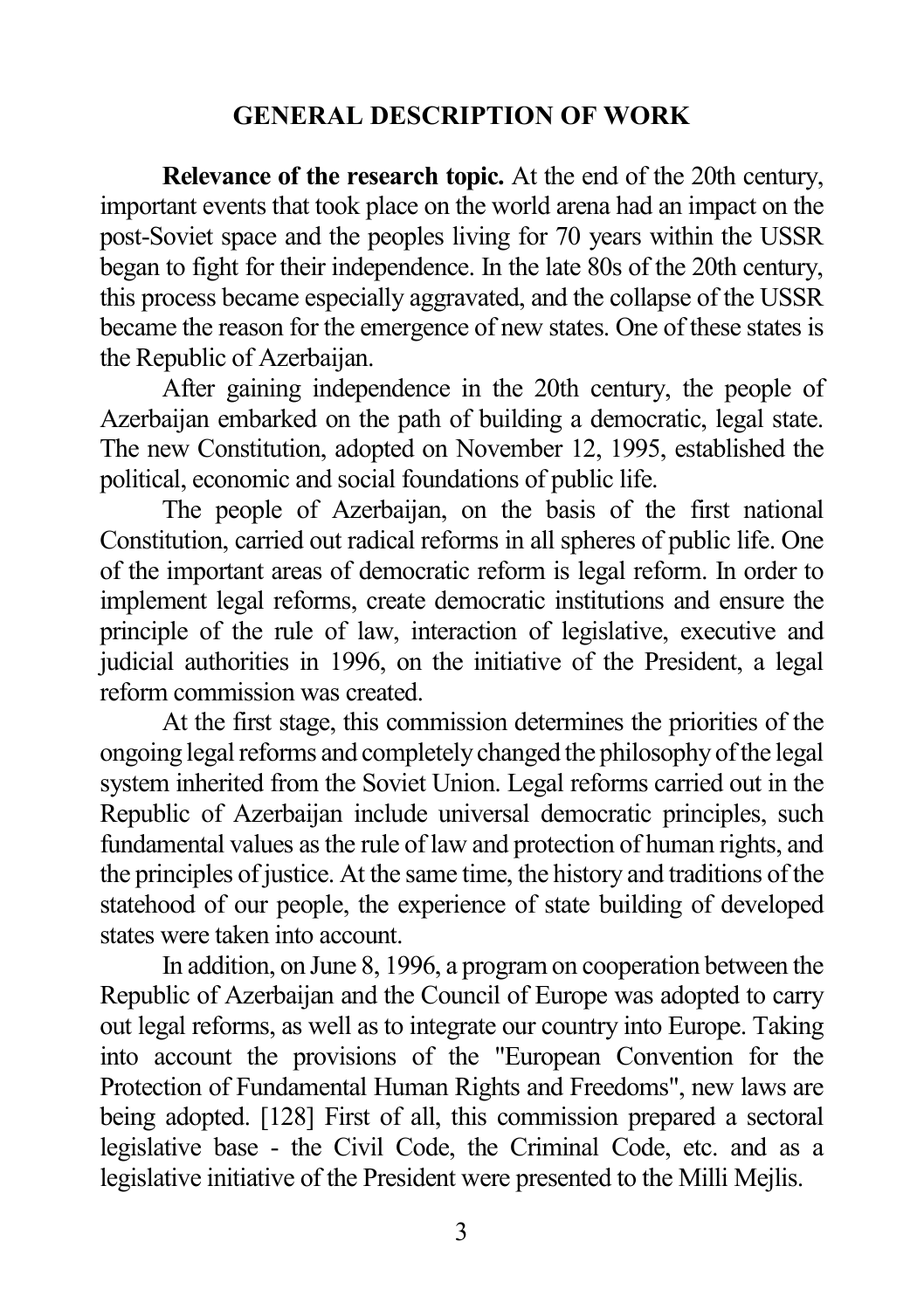Acceleration of the process of democratization, development of the economy, active participation of our republic in the process of globalization, ensuring human and civil rights, of course, makes it necessary to improve the legislative system.

Over the past decades, the Republic of Azerbaijan has been undergoing a dynamic, changing and developing process of establishing a new statehood. We are witnessing the intensive pace of the lawmaking activity of the Republic of Azerbaijan. In this regard, for domestic jurisprudence, this problem is of considerable interest, it is distinguished by the capacity of the content and the abundance of material. Within the framework of this, there are discrepancies of opinion, which implies the continuation of scientific research.

To form a perfect legal system on the basis of a new progressive Constitution, guided by the best world experience, global democratic principles, the Commission of Legal Reforms was created.

In the current period, for the democratization of society and the development of market relations, it is of great importance to carry out fundamental reforms in public administration. Reforms in this area should ensure an increase in the efficiency of public administration, the formation of the necessary institutions to regulate the balance of the economy, create a legal framework and a management system that meets international standards.

The relevance of this topic is due to the fact that it was not the subject of a comprehensive study by legal scholars. Consideration of this topic creates the need to develop research on the theoretical foundations of lawmaking, first of all, an appeal to the history of lawmaking, principles, types, etc.

The relevance of the research topic is due to the need for further improvement of various forms of state activity, among which lawmaking is the most important component of the legal formation process, providing state leadership of society. Also urgent is the task of forming and improving the legal basis of lawmaking activities of state authorities and the people. This topic is also important for improving the legislative base of the Republic of Azerbaijan.

Today, it is very relevant to improve the legislative powers of the parliament, increase the level of efficiency of the adopted laws.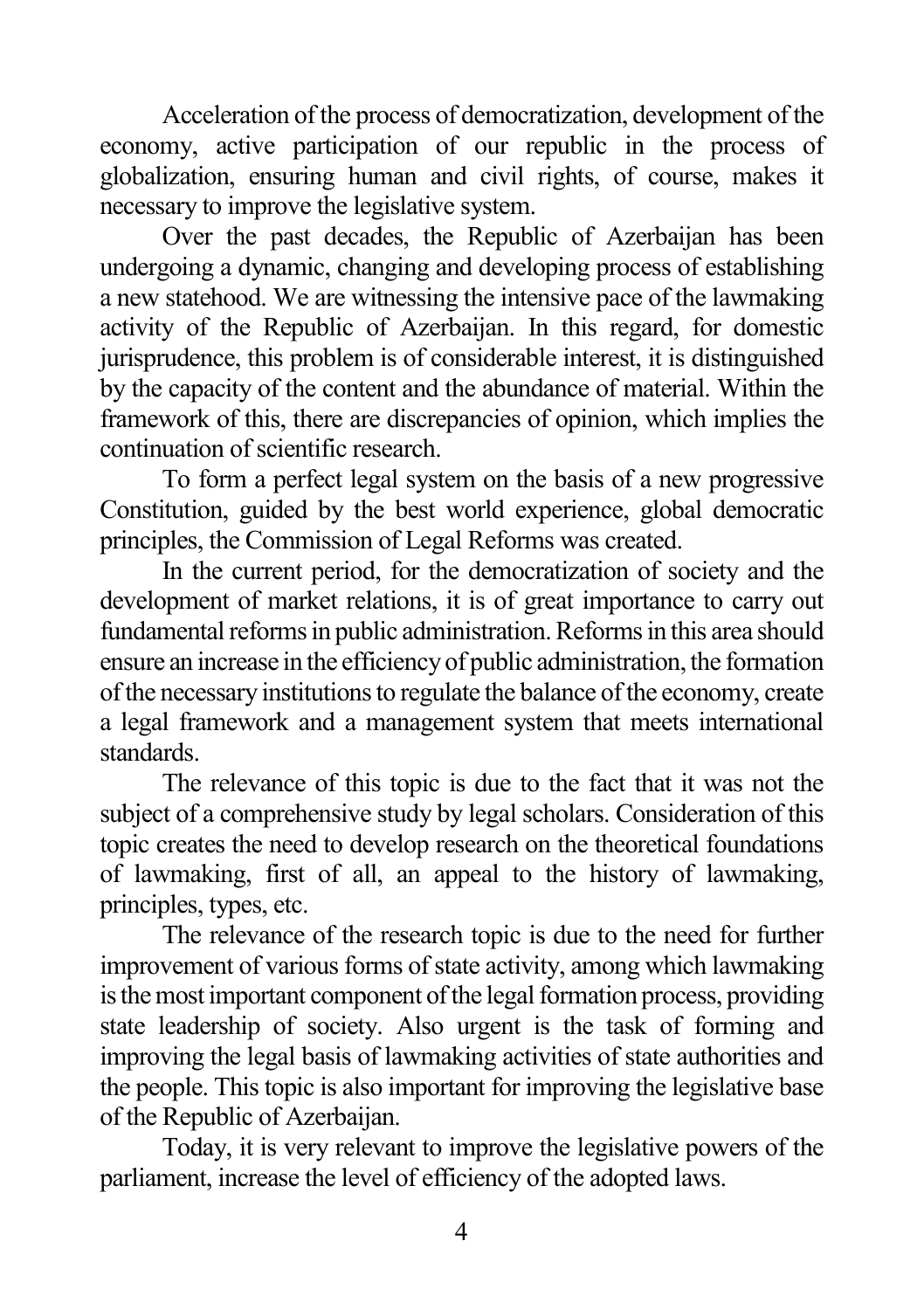The dissertation is devoted to a topical and insufficiently studied topic.

**The degree of elaboration of the topic.** Law-making activity was investigated in the works of Sh.T. Shukurova, J.A. Suleimanova, N.G. Shukurov, V.K. Kulieva, P.M. Kurdyuk, L.F. Ismagilova, N.S. Shmakova, H.I. Kaitaeva, S.A. Kuznetsova, N.A. Antonova, A.R. Nematova, A.B. Kozyreva, T.S. Maslovskaya, A.P. Mazurenko, E.V. Kamenskaya, V.F. Galushko, K.S. Kardamonova, F.S. Sosenkova, A.V. Urumov, S.P. Cherednichenko.

**The subject of the research** is the problems of theory and practice of lawmaking in the Republic of Azerbaijan.

**The object of the research** is the lawmaking activity of the state authorities of the Republic of Azerbaijan, as well as the mechanisms for ensuring the constitutional legality of this activity.

**Goals and objectives of the study.** The aim of the research is to analyze the theory and practice of lawmaking in the Republic of Azerbaijan.

**In accordance with the set goal, the following tasks of the dissertation research are determined:**

- study and comprehension of previously published works on the problems of lawmaking in general and the legislative process in particular;

- analysis of the factors that determine the legislative process;

-comprehension of the stages of the legislative process, development of proposals for improving legislative activity;

- to give the author's definition of the concept of lawmaking;

-determine the principles of lawmaking that are not reflected in the legislation;

- consider the types of lawmaking;

- to identify the problems of passivity of direct lawmaking of citizens;

-determine the current state of lawmaking activities in the Republic of Azerbaijan;

- to investigate the lawmaking activity of the legislative branch - Milli Mejlis;

- to study the legislative process in the Republic of Azerbaijan and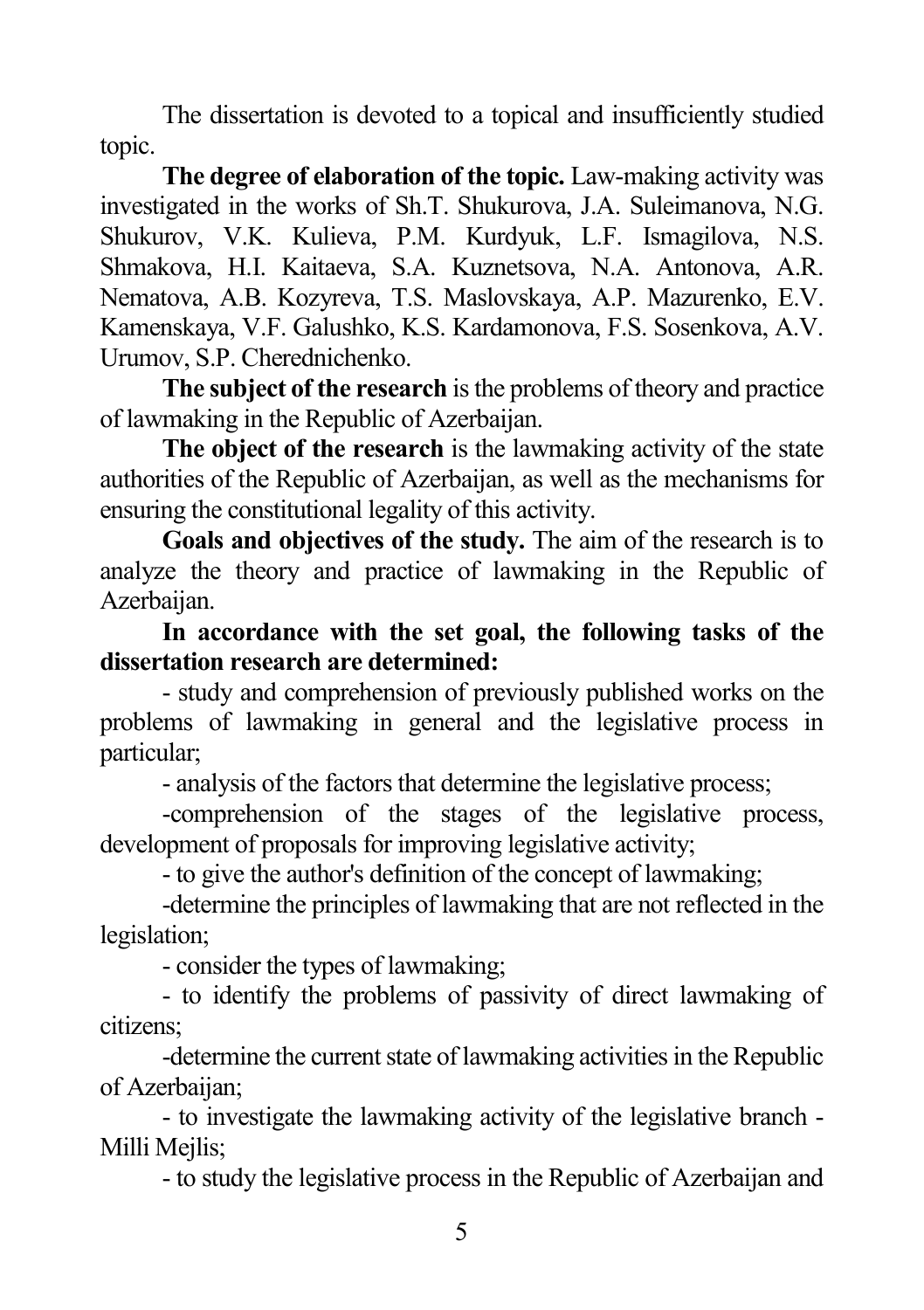identify ways to improve it;

- analysis of the constitutional and legal foundations of the organization of the mechanism for ensuring constitutional legality in the field of lawmaking;

-analyze the practice of public authorities exercising constitutional control.

#### **Methodological and theoretical foundations of the study.**

The solution of the assigned tasks determined the choice of the research methodology. When studying the whole complex of problems posed in the dissertation, we used such general and specific scientific methods as analysis, synthesis, induction and deduction, sociological and statistical methods, as well as methods characteristic of legal science, such as the modeling method, the comparative legal method, etc. etc.

The empirical material consists of the laws in force, the law-making activities of state authorities, the law-making experience of our country, as well as the analysis of the legislation of foreign countries.

The theoretical basis of the dissertation was the works of legal scholars on the issues of lawmaking, lawmaking, and subordinate lawmaking. The work uses the works of M.N. Marchenko, A.B. Vengerov, A.F. Cherdantsev, V.V. Ivanov, A.R. Nematov, etc.

**The scientific novelty of the work** lies in the fact that this is the first comprehensive study of a monographic nature, dedicated to the topic of lawmaking in the Republic of Azerbaijan. In the dissertation work, the features of the direct law-making of the people are investigated, a mechanism for the implementation of this right, the law as the main lawmaking act and the law-making of the executive authorities has been developed.

## **The main provisions for the defense**

1. Legal acts include not only normative legal acts, but also acts of a normative nature, non-normative legal acts and acts of interpretation. Considering all this, the following author's definition of the concept of lawmaking can be given: "Lawmaking is the activity of state bodies or the people aimed at creating, changing, abolishing legal acts. Lawmaking is aimed at the preparation and adoption of non-normative legal acts".

2. The legislative activity of the ADR developed in two directions: the full reception of the codified acts that existed in tsarist Russia and their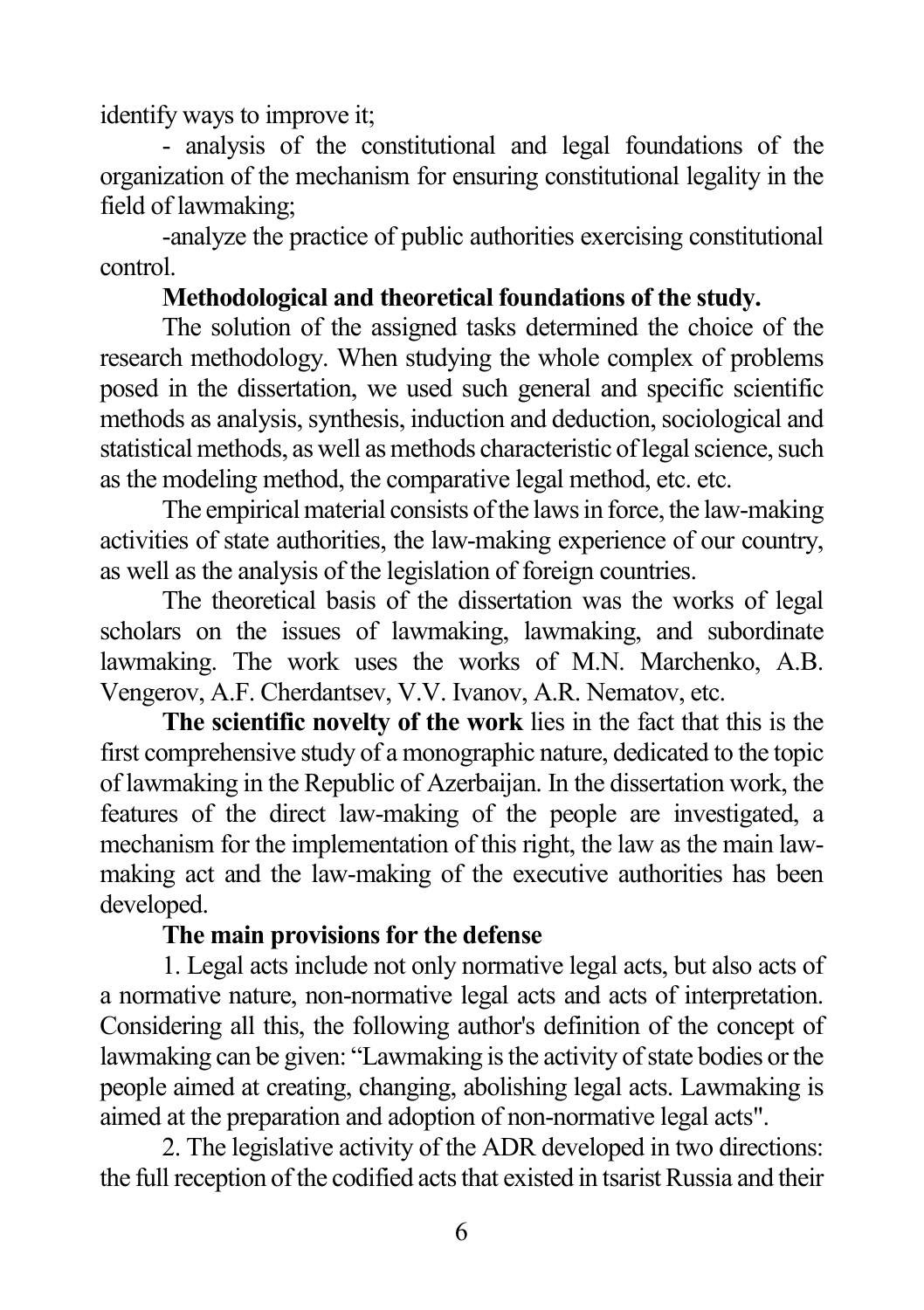improvement to the requirements of the era; the adoption of separate legislative acts reflecting the foundations of the new state building.

3. One of the important principles that plays an extremely important role in the legal regulation of lawmaking is the principle of legal certainty. The principle of legal certainty includes the stability of legal regulation, excludes the possibility of ambiguous interpretation and, therefore, arbitrary application of the rules of law, ensures uniform law enforcement practice, provides guarantees of state protection of citizens, enables the participants of the relevant legal relations to reasonably foresee the consequences of their behavior and be confident in the invariability of their official recognized status, as well as the acquired rights and obligations.

4. The Constitution of the Republic of Azerbaijan, adopted by popular vote on November 12, 1995, in Art. 81 notes that the legislative power in the Republic of Azerbaijan is exercised by the Milli Majlis of the Republic of Azerbaijan. Bills are submitted to the Milli, adopted by him, and then signed by the President. The Constitution of the Republic of Azerbaijan does not provide for any changes in this legislative procedure, which makes it possible to speak with confidence about the inadmissibility of direct delegation of legislative powers in the Republic of Azerbaijan. In addition, the article directly indicates the subordinate nature of the norms of legal acts of the President and the Government.

5. The right to legislative initiative of citizens is not the right to propose a referendum on this or that issue. These concepts differ in the number of citizens who apply with the initiative, legal basis, subject, subjects.

6. The author offers the following types of law-making initiative:

• direct initiative of the people, citizens, voters - 40 thousand citizens;

• the initiative of the representative (legislative) authorities deputies of the Milli Meilis:

• initiative of the executive authorities and officials - the President of the Republic of Azerbaijan;

• initiative of the judiciary.

7. Control is an important attribute of statehood and is a prerequisite for the normal functioning of state bodies and legality. Legality is the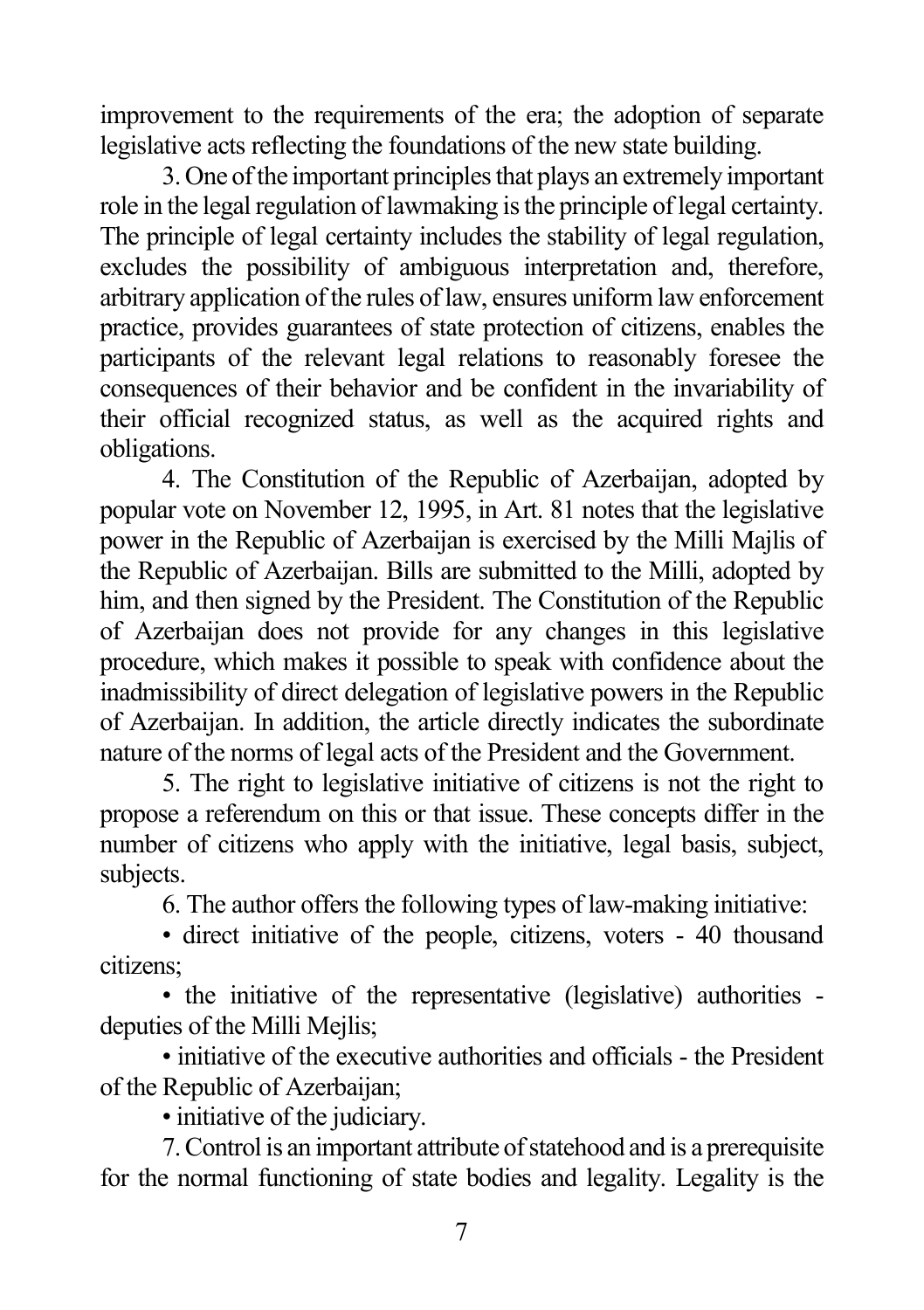guiding principle of state administration emanating from the Constitution. Legality expresses the correct understanding, acceptance and strict implementation of the rule of law by state bodies, public associations, officials and citizens. State control is an inseparable function of public administration for the implementation of obligations facing an individual, society, and the state. The essence of control is to monitor or verify a phenomenon.

8. Stages of formation of constitutional control in our state.

9. The concept of separation of powers and its impact on the legislative process

10. The constitutional and legal framework for interaction between the authorities in the legislative process

11. It is necessary to concentrate in one normative legal act the principles of lawmaking.

12. Amendments to the text of the Constitution of the Republic of Azerbaijan are proposed by the Milli Majlis of the Republic of Azerbaijan or the President of the Republic of Azerbaijan, then the conclusion of the Constitutional Court of the Republic of Azerbaijan must first be obtained on the proposed amendments. The procedure for adopting additions to the Constitution of the Republic of Azerbaijan does not imply obtaining the conclusion of the Constitutional Court of the Republic of Azerbaijan, with which we do not agree. We believe that additions to the Constitution are also an important process, and obtaining the opinion of the Constitutional Court of the Republic of Azerbaijan, which performs the function of legal protection of the Constitution, is mandatory.

13. According to paragraph VI of Art. 96 The procedure for using the right of legislative initiative by 40,000 citizens of the Republic of Azerbaijan, who have the right to vote, is established by law. Unfortunately, this law has not yet been adopted. We have drawn up a draft law regulating the legal basis for citizens' legislative initiative. We hope that this bill will be discussed at a meeting of the Milli Majlis in the future.

**The theoretical and practical significance of the work** lies in highlighting the problems associated with lawmaking. The provisions of the dissertation research in the future can be used in the process of improving legislation, as well as in the course of lectures on the disciplines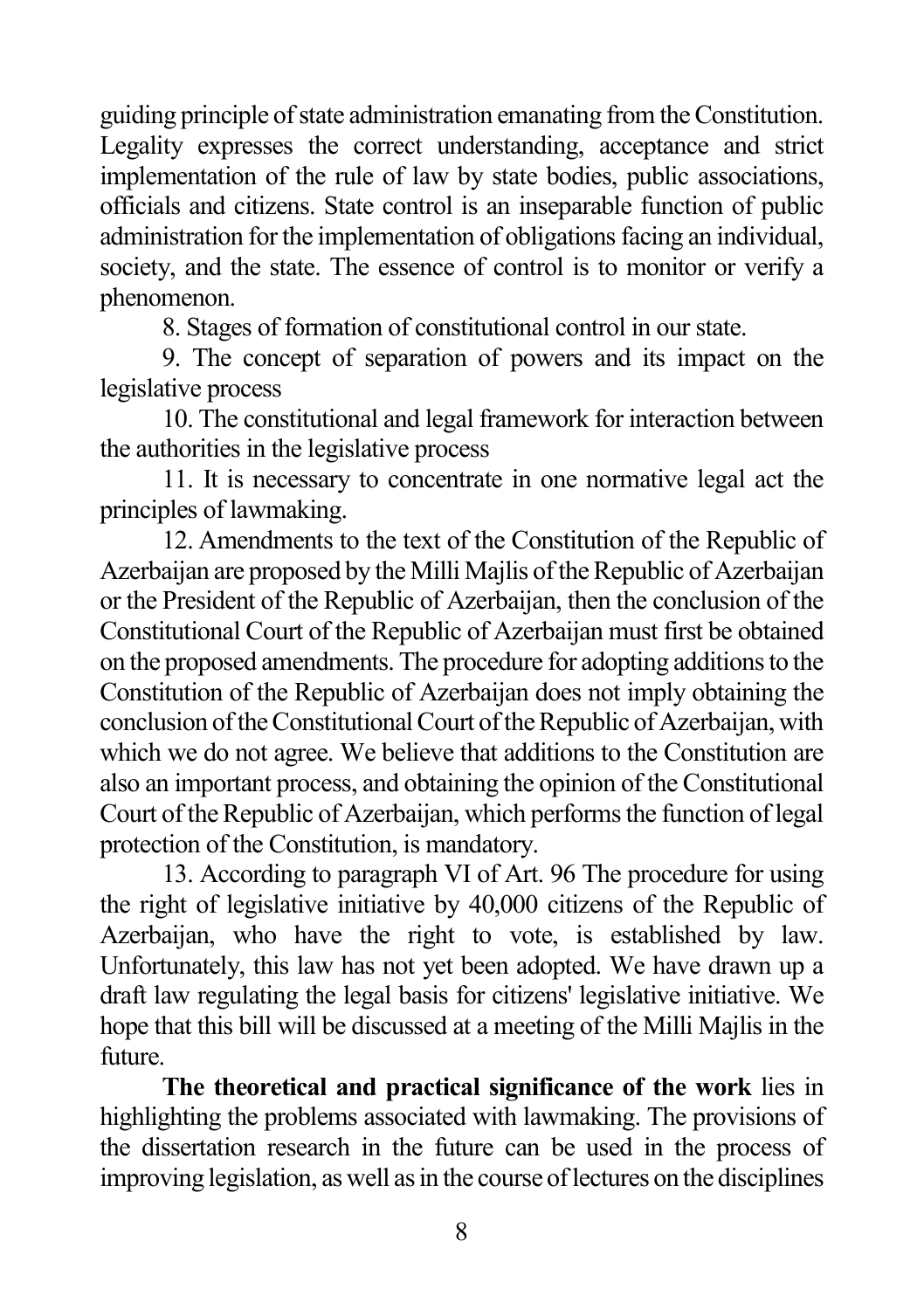"Theory of Law", "Constitutional Law".

**Approbation.** The main provisions and results of the dissertation are reflected in articles published in authoritative scientific publications, reports at scientific conferences.

The research materials were tested in the process of lecturing on the disciplines "Theory of Law", "Constitutional Law" at the Police Academy of the Ministry of Internal Affairs of the Republic of Azerbaijan.

**Structure and volume of the dissertation.** The dissertation work consists of an introduction, three chapters, the results of the work, a bibliography containing 128 titles and 3 appendixes. The total volume of the dissertation is 148 pages of typewritten text, and is 200399 characters. In particular, the introduction – 15877 characters, the first chapter  $-64931$  characters, the second chapter  $-$ 73581 characters, the third chapter – 39899 characters and the result – 6051 characters.

## **SUMMARY OF THE WORK**

The dissertation work consists of an introduction, three chapters, combining nine paragraphs, a bibliography and three appendices.

**In the introduction of the dissertation**, the relevance of the work is stated, the object and subject of research are determined, a list of the tasks necessary to achieve the goal of the dissertation is given, the structure and content of the work are described, as well as the sought results presented for defense.

**The first chapter "Theoretical and constitutional foundations of lawmaking in the Republic of Azerbaijan"** consists of three paragraphs.

The first paragraph of the first chapter is devoted to doctrinal approaches to the definition of the concept, features and constitutional principles of lawmaking.

The new Constitution of sovereign Azerbaijan declares the construction of a legal, secular state, ensuring the rule of law as an expression of the will of the people.

The historical practice of constitutional construction has shown a person that a high legal culture of society, the creation of a legislative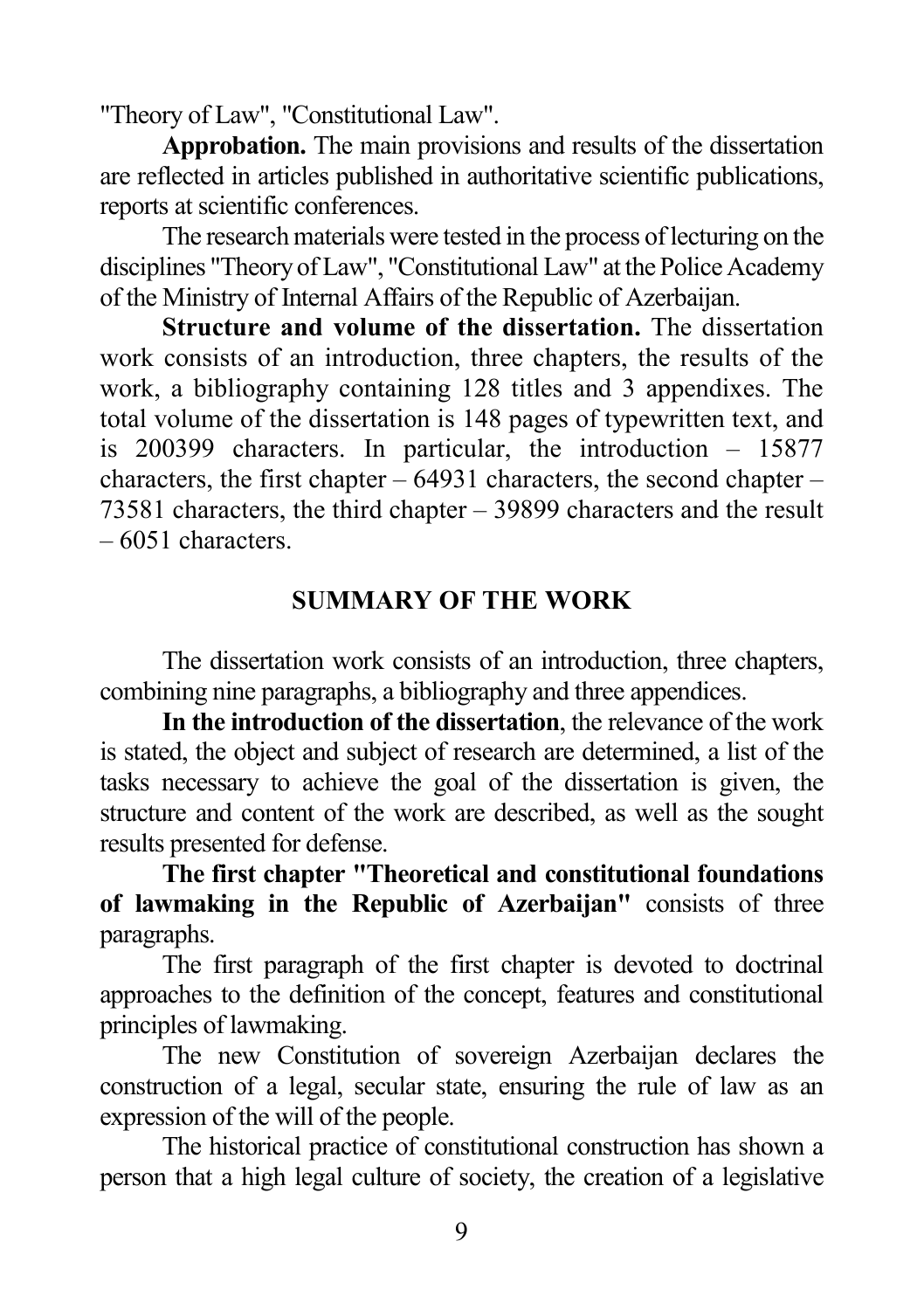system, the formation of a democratic legal system as a whole, are the main prerequisites for building a legal, democratic state.

First of all, it is necessary to understand the concept of an effective legal system. What does an effective legal system mean and what factors determine the effectiveness of lawmaking? In our opinion, the study of these issues is of great theoretical and practical importance.

In this context, let us first consider the general theoretical and legal aspects of the concept of lawmaking. Despite the extensive study of this issue by foreign scientists. some researchers (A.V. Melekhin<sup>[1](#page-9-0)</sup>, A.G. Borisov<sup>[2](#page-9-1)</sup>) are supporters of a restrictive (i.e. narrow) approach to interpreting lawmaking.

In a narrow sense, lawmaking means the very process of creating legal norms by the competent authorities. Despite the extensive study of this issue by legal scholars (T.N. Moskalkova<sup>[3](#page-9-2)</sup>, M.N. Marchenko<sup>[4](#page-9-3)</sup>), there are still some controversial views regarding the concept of lawmaking. In a broad sense, this process is "calculated" from the moment of the lawmaking concept and up to the practical implementation of the legal norm (preparation, adoption, publication, etc.). In scientific sources, some authors note that lawmaking in a narrow sense is expressed in a legal legislative form. In a broad sense, the project's law-making activities also include a preparatory stage, which is not of a non-legal nature. This stage is associated with the degree of objective need for the creation of a legal norm.

We consider a broad interpretation of the concept of lawmaking to be the most correct. In our opinion, the preparatory stage of the project should also acquire a legal character. Of course, in this case, the competent law-making and law enforcement bodies will be vested with the obligation to identify the objective need for the creation of a legal norm, as well as to timely identify existing shortcomings in the law and

<span id="page-9-0"></span><sup>&</sup>lt;sup>1</sup> Мелехин А.В. Теория государства и права. М.: Консультант Плюс, 2009, 2е изд. — p.189

<span id="page-9-2"></span><span id="page-9-1"></span><sup>&</sup>lt;sup>2</sup> Борисов Г.А. Теория государства и права. Белгород: БелГУ, 2007. — р.175 <sup>3</sup> Москалькова Т. Н., Черников В. В. Нормотворчество: научно-практическое

пособие - Изд. 2-е, доп. и испр. - Москва : Проспект, 2015. – p.131

<span id="page-9-3"></span><sup>4</sup> Марченко М. Н. Судебное правотворчество и судейское право / МГУ им. М. В. Ломоносова. Юрид. Фак. - М. : проспект, 2006. – p.85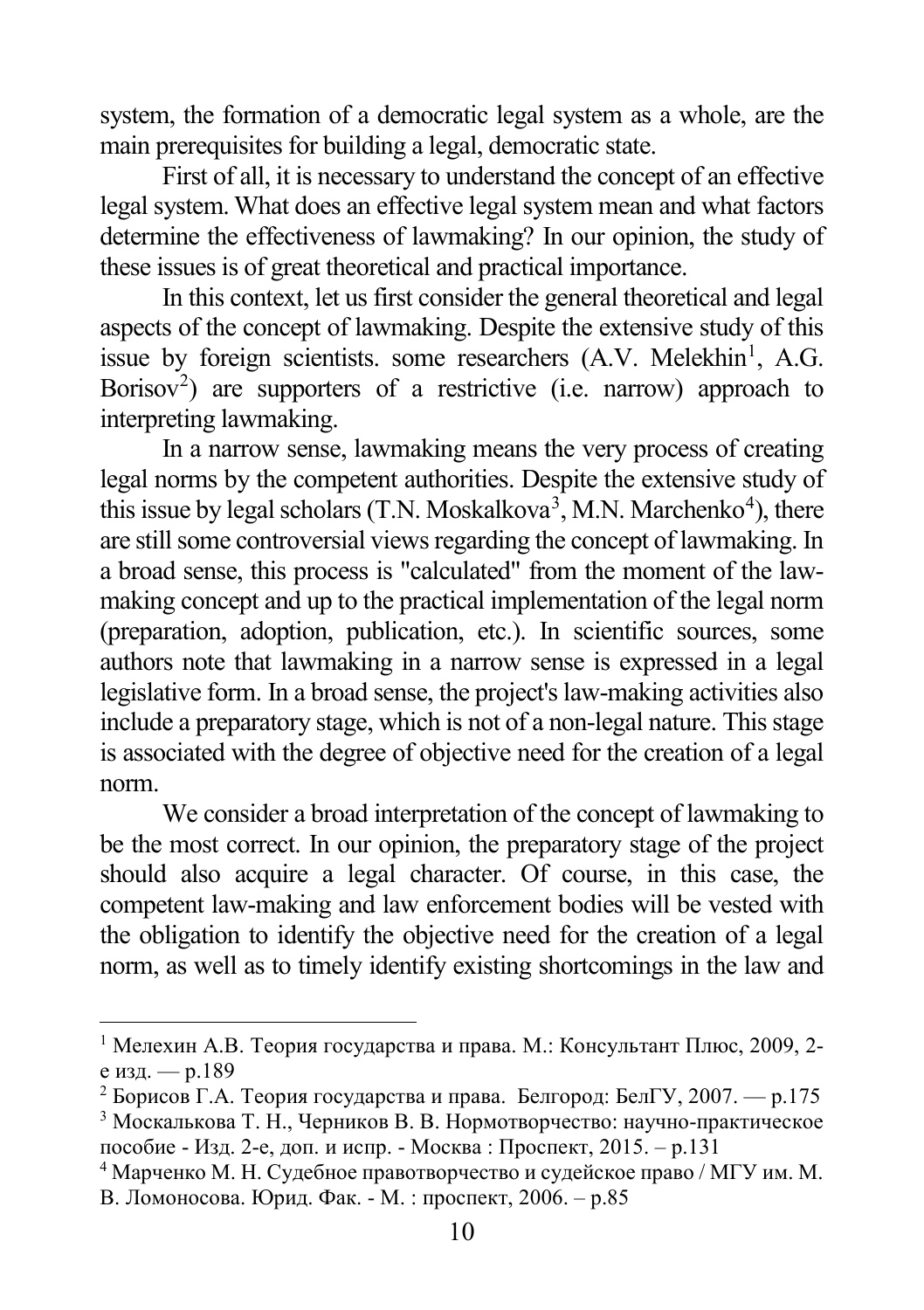take appropriate measures to improve the legislative system.

In the scientific community, the controversy regarding the concept of lawmaking does not end there. Unfortunately, legal scholars express different, sometimes contradictory opinions regarding the concept of lawmaking. The problem that complicates this provision is also connected with the fact that neither the Constitution nor the Constitutional Law "On Normative Legal Acts" operates with the term "lawmaking", and even less does it fix its definition. Here, instead of the term "law-making", the term "rule-making" is used. In legal doctrine, the terms "lawmaking" and "rulemaking" are different.

According to the judgments of some legal scholars, lawmaking is the activity of authorized entities to educate, change and abolish legal norms.[5](#page-10-0)[6](#page-10-1)[7](#page-10-2)

The logic of reasoning leads to the following: firstly, lawmaking is conditioned not only by subjective, but also by objective factors. If we take lawmaking in the broad sense of the word, then in the preparatory stage of the draft normative legal acts an objective need arises for the formation of a legal norm, and this need is recognized, and the preparation of the project is planned. Secondly, in countries belonging to the Anglo-Saxon legal family, as well as to the family of customary religious law, lawmaking activities include the adoption of judicial precedents and legal customs.

In the legal literature, you can also find the following definition of lawmaking in the narrow sense of the word: "lawmaking is the activity of authorized government bodies for the preparation and adoption of regulatory legal acts."

It should be noted that one cannot completely agree with the above concept of lawmaking. First, lawmaking is carried out not only by state bodies, but also by referendum. In my opinion, ignoring the referendum, which is an important institution of direct democracy, is contrary to the principle of democracy. Secondly, law-making activity consists not only

<span id="page-10-0"></span> $5$  Матузов Н. И., Малько А. В. Теория государства и права: учебник. — Юристъ, 2004. — p.144-146

<span id="page-10-1"></span><sup>6</sup> Теория государства и права. Учебник / Под ред. Малько А. В., Липинского Д. А.. — Издательство "Проспект", 2014. — p.199

<span id="page-10-2"></span><sup>7</sup> Иванова М. Правовые акты органов управления. — Litres, 2017. 190 p.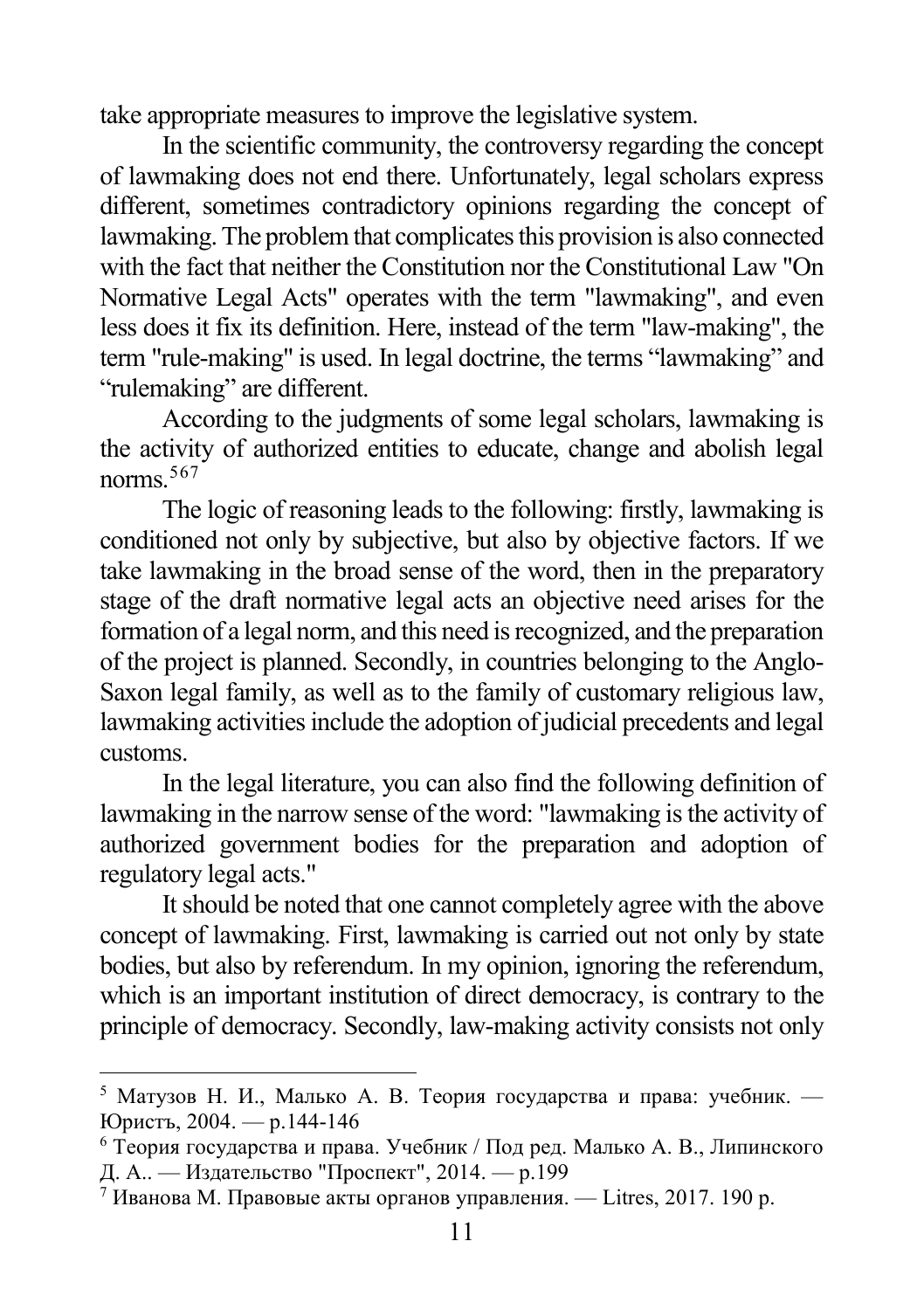of the adoption of normative legal acts. It should be noted that this concept also includes activities to amend and abolish regulatory legal acts.

The Constitutional Law "On Normative Legal Acts" does not use the term "law-making". This Law defines the term "rule-making". The Constitutional Law "On Regulatory Legal Acts" states that normative activity is the activity of preparing, examining, adopting, amending, interpreting, suspending, or repealing normative legal acts.

In the definition of rule-making, specified in the constitutional law of the Republic of Azerbaijan "On normative legal acts", some shortcomings can be indicated.

Firstly, this law gives a narrow definition of the concept of rulemaking and at the same time leaves its first stage, planning, outside of law-making. As a result, this stage remains without appropriate legal regulation.

Secondly, the law states that rule-making activity is the activity of preparing, examining, adopting, amending, interpreting, suspending, or repealing normative legal acts. What about regulatory acts? Then it turns out that acts of a normative nature are not the result of rule-making activity? Based on the interpretation of the law, it can be concluded that the legislator, among acts of a normative nature, accepts only decisions of the Constitutional Court as law-making. Thus, the legal force of a normative legal act may be suspended by a decision of the Constitutional Court.

Summarizing the above, we can conclude that the majority of legal scholars mean by lawmaking the creation, change, and abolition of only legal norms. But we must not forget that lawmaking should mean not only the creation, change, and abolition of legal norms. The etymology of the word "law-making" means "to make law". As we know, legal acts include not only normative legal acts, but also normative acts, non-normative legal acts and acts of interpretation. Considering all this, we can give the following author's definition of the concept of lawmaking: "Lawmaking is the activity of state bodies or the people aimed at creating, changing, repealing legal acts. Lawmaking is aimed at the preparation and adoption of non-normative legal acts"

Lawmaking corresponds to its true purpose only when it is based on the principles approved by practice, which are organizational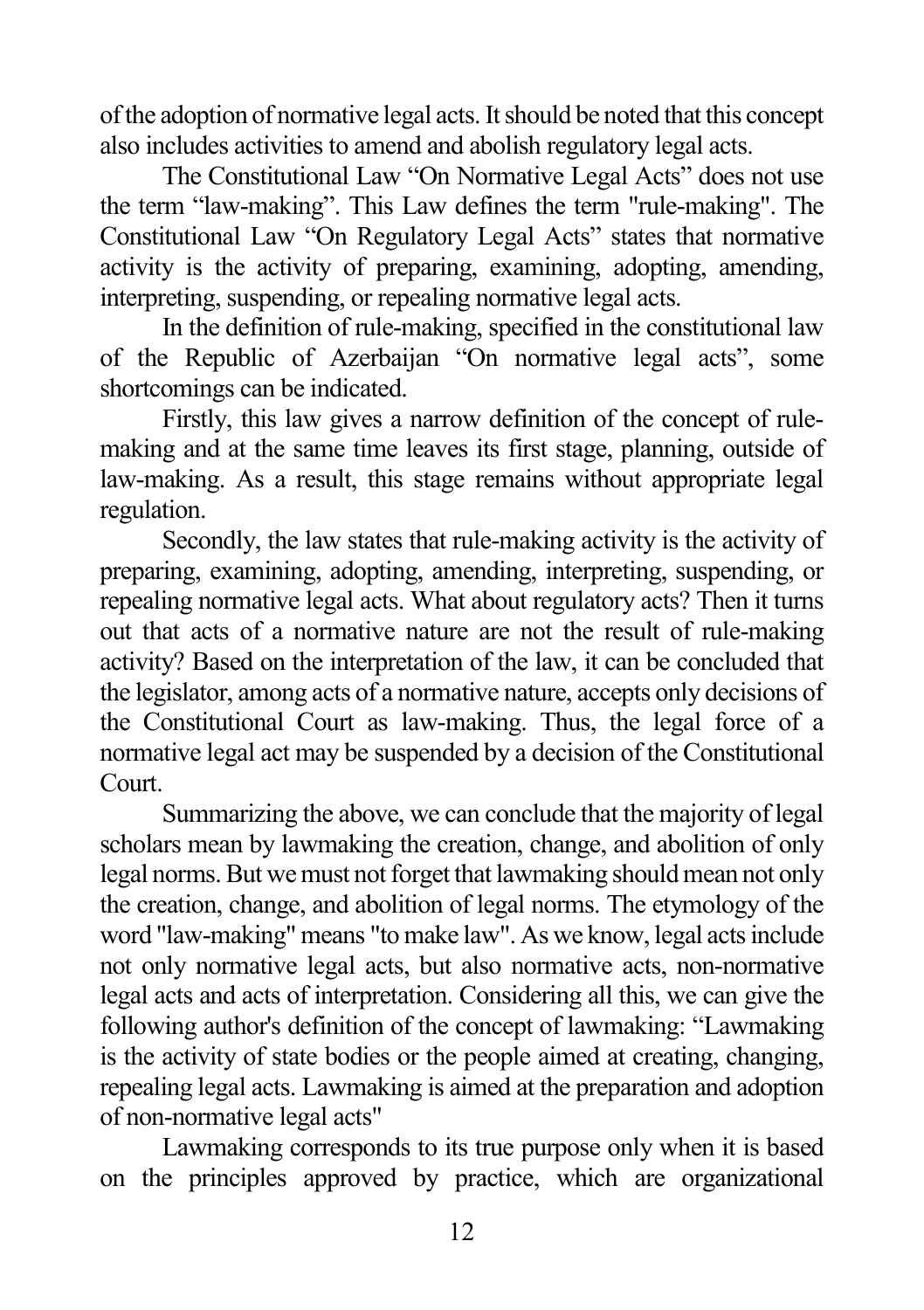principles that determine the essence, content, characteristic features and general direction of lawmaking. At the same time, modern legal doctrine is characterized by pluralism in relation to the principle of lawmaking.

Considering the great importance of the principles of lawmaking, it is necessary to strive for the most complete and accurate consolidation of the leading principles of lawmaking in the regulatory and legal prescriptions, clearly and clearly formulate them, and, if necessary, give them a detailed description. Since the Constitution has supreme legal force, it is at the constitutional level that the basic principles of lawmaking should be enshrined.

The second paragraph is devoted to the historical aspects of the constitutional and legal regulation of lawmaking in the Republic of Azerbaijan and highlighting the characteristic features of each of the stages of development. Azerbaijan has a rich history. Considering that the Republic of Azerbaijan is the successor of the Republic of Azerbaijan that existed from May 28, 1918 to April 28, 1920, we believe that consideration of the historical aspects of the constitutional and legal regulation of lawmaking in the Republic of Azerbaijan from this period is more appropriate. The period of existence of the Azerbaijan Democratic Republic will be marked as an important stage in the history of the law of our state. Despite its short existence, the republic was based on a modern form of government. A democratic republic was formed in the state, meeting the requirements of that time. State building was based on law.The first political and law document of the Azerbaijan Democratic Republic is the Declaration of Independence. The political and legal essence of this document is that it reflected the foundations of the political system of the state, a state with a parliamentary form of government and a democratic regime, the supreme bodies of state power, the responsibility of the government to parliament, the formation of parliament, domestic foreign policy, and the legal status of the individual.

The legislative activity of the ADR began in June 1918, even before the formation of the Parliament, in the work of the National Council. The ADR parliament emerged in a very difficult historical time. But despite such a difficult situation both in the region and within the country, the lawmaking activities of the ADR have left their mark on the history of our country. Since its inception, the Parliament has occupied an important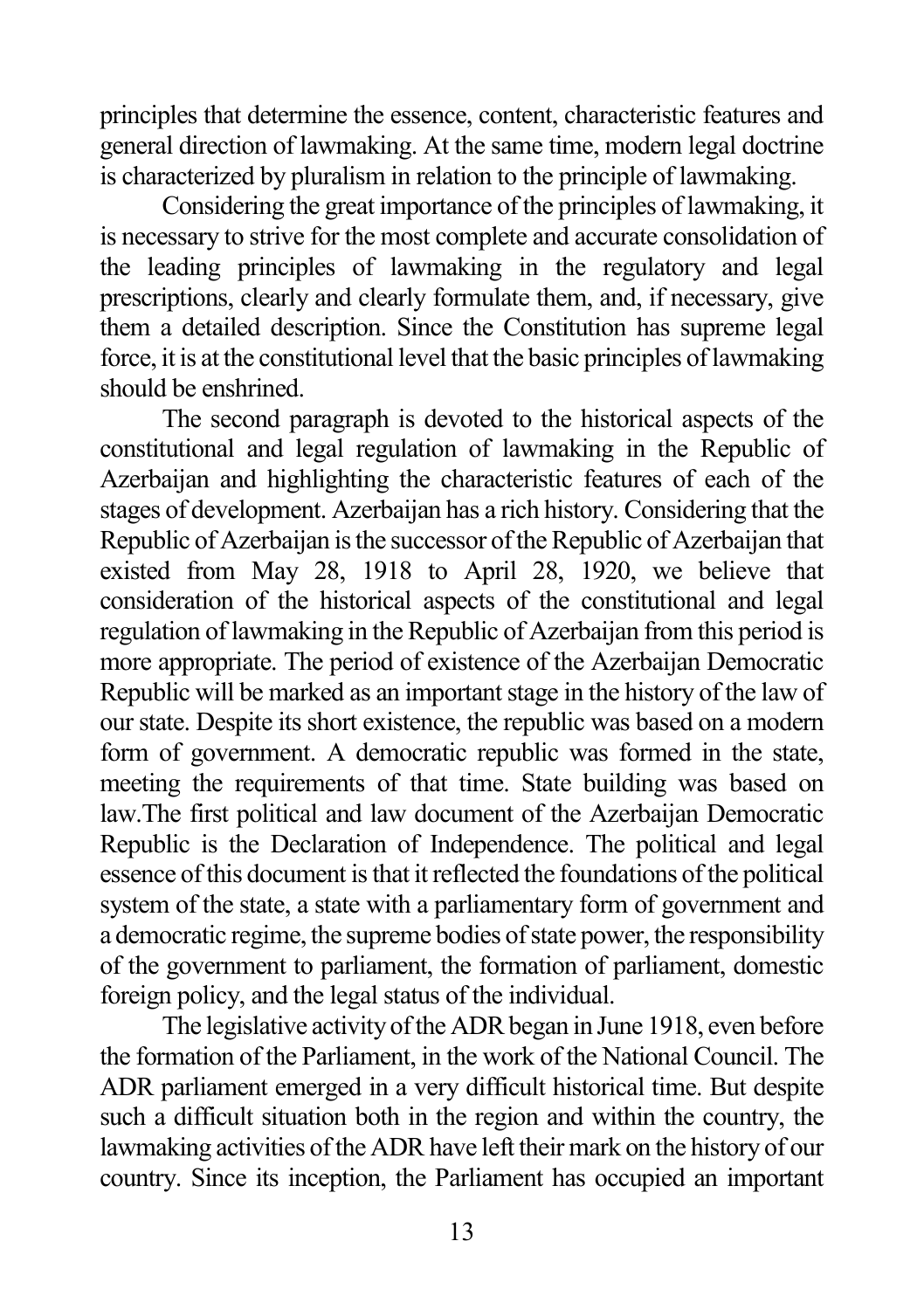place in the political life of the country and played an important role in the formation of the country's political system. After the formation of the Parliament, the legislative process of the Parliament acquired a wide scale. The activities of the supreme legislative body in this area were built in two directions:

1.adoption of new laws

2. improvement of laws that retain temporary force through additions and changes that meet state and national interests.

The second direction provided for the gradual displacement of old laws with completely new laws.<sup>[8](#page-13-0)</sup>

The main essence of all the amendments made is to bring the imperial legislation in line with the requirements of the new state building. At the same time, it should be noted that the improvement of the legislation of tsarist Russia was of a complex nature. As you can see, the Azerbaijan Democratic Republic, in addition to the reception of Russian legislation, improved legislation in accordance with the requirements of the era. Given the different nature of the amendments, we consider it appropriate to divide them into four groups:

1. Restoration of a legislative act in its previous wording;

- 2. Elimination of groups of articles or individual provisions;
- 3. Editing of acts adopted by the former government bodies;

4. Submission of individual articles in a new edition.

Having analyzed the lawmaking activities of the ADR, one can come to the conclusion that the legislation of our country has developed in two directions:

1. full reception of codified acts that existed in tsarist Russia and their improvement to the requirements of the era

2.adoption of separate legislative acts reflecting the foundations of the new state building

After the construction of the Soviet socialist state in Azerbaijan, the renewed "revolutionary legality" became the ideological basis of society. By "revolutionary legality" is understood the expediency and compulsory law and order on the part of the supreme bodies of the proletarian dictatorship. The main source of law is considered the decisions of the

<span id="page-13-0"></span> <sup>8</sup> İsmayılov Xəyyam. Azərbaycanın dövlət v<sup>ə</sup> hüquq tarixi. Bakı.: "Təhsil", 2006.- 720 səh.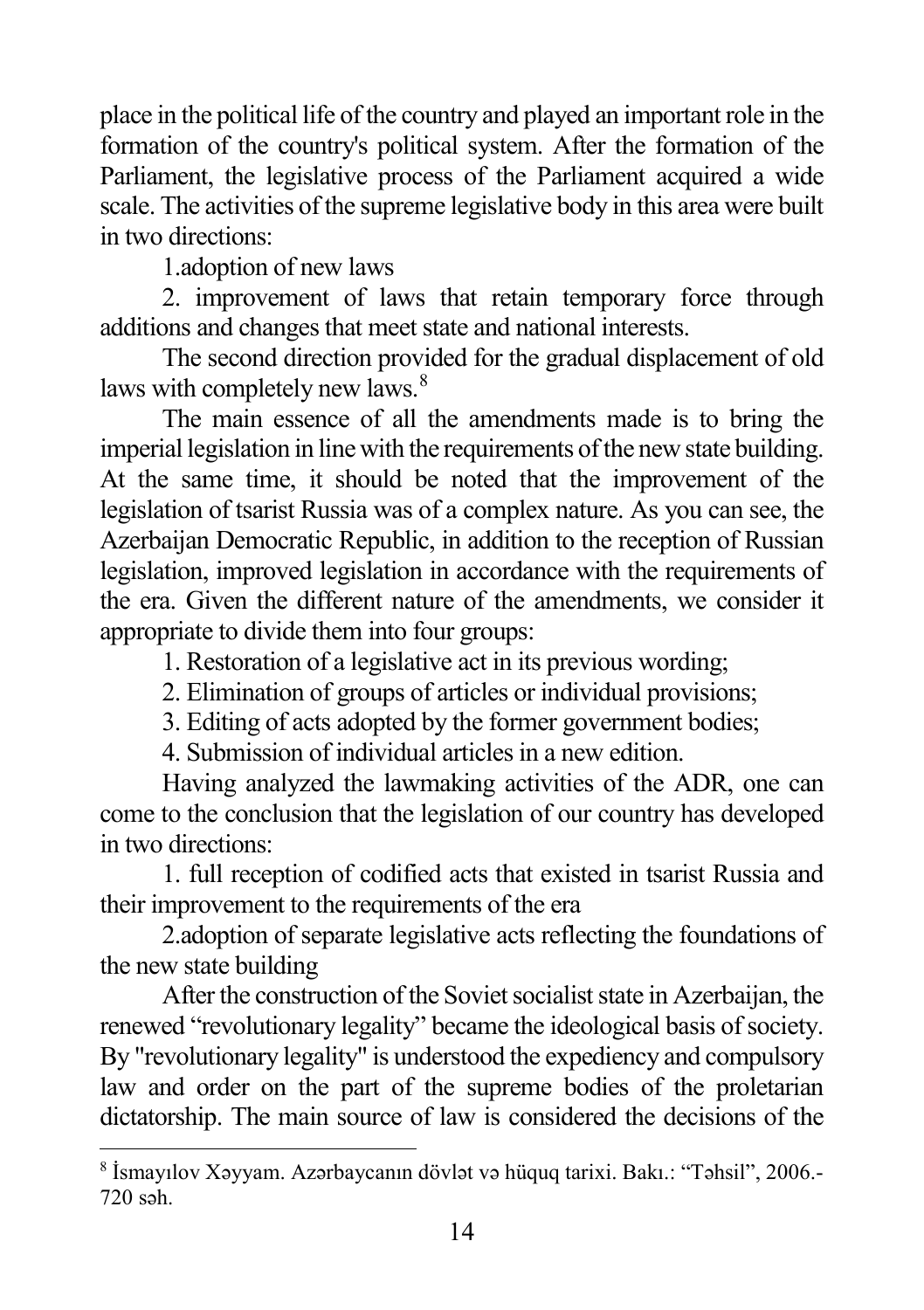courts, despite the fact that in the 20s. lawyers paid great attention to decrees.

For more than 70 years, the people of Azerbaijan, forced to live within the Soviet empire, although they lived with the dream of restoring independence, for objective reasons, were able to achieve this only at the end of the last century. On August 30, 1991, the Supreme Council of the Republic of Azerbaijan adopted the Declaration "On the restoration of the state independence of the Republic of Azerbaijan". On October 18, 1991, the "Constitutional Act on the State Independence of the Republic of Azerbaijan" was adopted. This Act officially proclaimed our republic the heir of the Azerbaijan Democratic Republic and independent. This act also reflects that the people of Azerbaijan have the inalienable right to choose their own form of government, determine their relations with other peoples and develop their political, economic and cultural life in accordance with their historical and national traditions, in accordance with universal values.<sup>[9](#page-14-0)</sup>

Fundamental changes in the political and economic foundations during the period of independence led to changes in the legal system. On the other hand, the intensity of social changes included the emergence of new legal relations and the improvement of legal norms. According to the Constitutional Act adopted in 1991, all acts valid until the restoration of state independence, not contradicting the sovereignty and territorial integrity of Azerbaijan, acts that were not canceled in the manner prescribed by law were valid in the territory of Azerbaijan. In this regard, on October 28, 1992, a law was adopted, which defined the list of the above-mentioned laws.

The adoption of a new Constitution of an independent state was one of the important steps on this path. The definition of new provisions related to the legislative system in Title V entitled "Law and Law" of the Constitution was a progressive development. It is noted here that the legislative system of the Republic of Azerbaijan consists of the Constitution, acts adopted at a referendum, laws, decrees of the President, resolutions of the Cabinet of Ministers, acts of central executive authorities.

<span id="page-14-0"></span> <sup>9</sup> Аzərbaycаn Rеspublikаsının Dövlət Müstəqilliyi haqqında Konstitusiya aktı http://www.e-qanun.az/framework/6693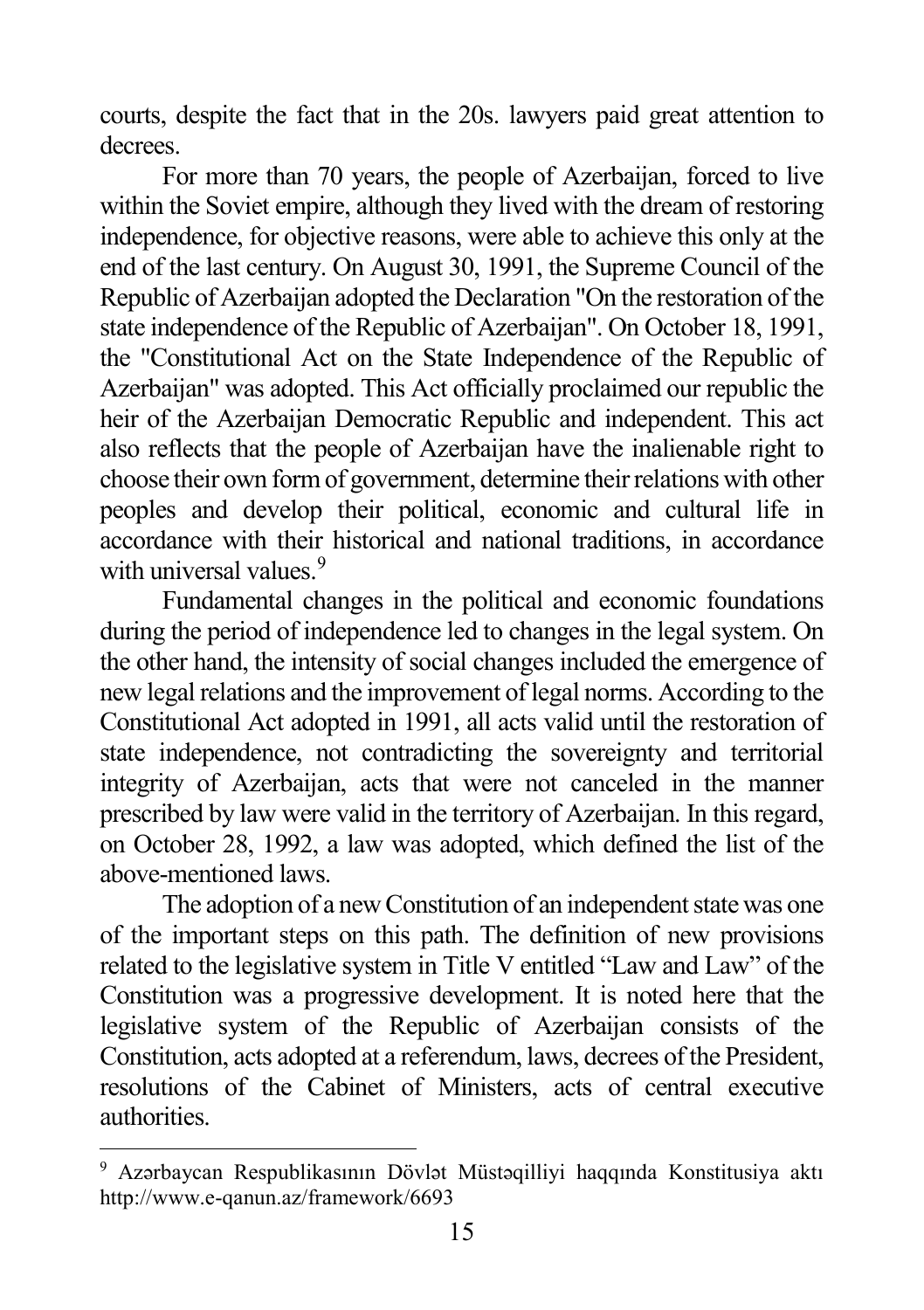In December 1998, President Heydar Aliyev issued a decree on the preparation of a program for reforms in the public administration system. A commission was formed, a program was drawn up based on the experience of a number of states and began to be implemented. The goal of the reform is to improve the legal system, to form a legal framework based on progressive and democratic values. The first task of constitutional reforms was to prepare the necessary laws in various branches of law.

The adoption of many sectoral regulatory legal acts, the introduction of many changes to previous codes and, first of all, the need for new codification acts - all this gave impetus to the implementation of urgent measures.

Thus, the first codification was carried out in the period of independence and the third in the entire history of our country, starting with the ADR. The difference between these codification works was that when adopting these laws, we used the experience of Soviet codification, and also tried to comply with European standards. The codification work went through several stages of its development:

1.preparation 1992-1995

2.development 1995-2000

3. improvement and adoption of new codes after  $2000$ .<sup>[10](#page-15-0)</sup>

The third paragraph examines the types of lawmaking.

Analysis of the Constitutional Law of the Republic of Azerbaijan "On Normative Legal Acts" gives grounds to single out the following types of lawmaking, depending on the subjects: direct lawmaking of the people in the process of holding a referendum (nationwide voting on the most important issues of state and public life); lawmaking of state bodies (for example, parliament, government); lawmaking of individual officials (for example, president, minister); lawmaking of local self-government bodies; lawmaking of public organizations (for example, trade unions).

The aforementioned Constitutional Law distinguishes the following types of lawmaking, depending on the legal force:

Lawmaking - lawmaking of the highest representative body - the

<span id="page-15-0"></span> <sup>10</sup> Quliyev Emin Ramiz oğlu. Azərbaycan Respublikası qanunvericiliyinin məcəllələşdirilməsi [Mətn]: hüquq e. üzrə fəls. d-ru al. dər. a. üçün təq. ed. dis.: 12.00.01 /E. R. Quliyev; Azərb. Resp. Təhsil Nazirliyi, BDU.-B., 2010.- p.176-177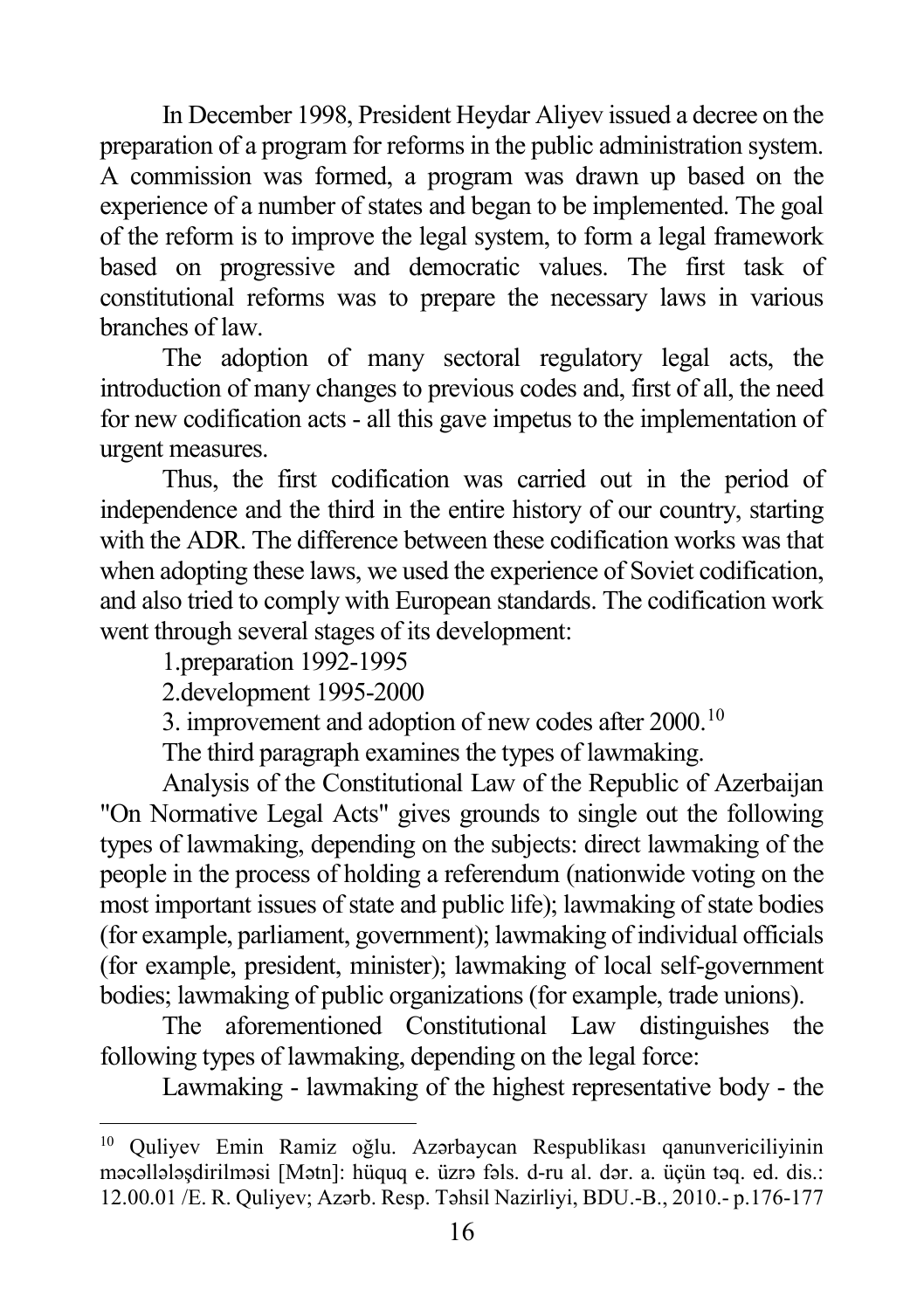Milli Mejlis, in the process of which normative acts of the highest legal force are issued - laws adopted in accordance with a complicated procedure); by-law lawmaking - the norms of law are adopted and put into effect by structures that do not belong to the highest representative bodies - the President, the Government, ministries, heads of enterprises, institutions. Subordinate lawmaking is characterized by greater efficiency, flexibility, less formality, and greater competence of the specific subjects implementing it.

İn a democratic constitutional state, one of the important forms of lawmaking is the direct lawmaking of the people. In the scientific literature, this type of lawmaking is also called a legislative referendum, that is, the people, by voting, adopt a law or a change and addition to the legislation. In accordance with Art. 56 of the Constitution of the Republic of Azerbaijan, citizens of the Republic of Azerbaijan have the right to elect and be elected to the state bodies of the Republic of Azerbaijan, as well as the right to participate in a referendum. The recognition by the Constitution of the right of citizens to participate in a referendum as a form of exercise by the people of their power implies that the state assumes certain obligations to create political, legal, organizational and financial conditions for the mechanism for implementing this form of direct expression of the will of the people.

The referendum is one of the main forms of law-making activity. This is due to the close participation of Azerbaijani citizens in making the most important government decisions.

In some scientific sources, a nationwide discussion of the bill, a nationwide poll, etc. are also considered direct law-making of the people, with which we do not entirely agree.

We believe that the direct law-making of the people is a broader, conceptual concept and includes a nationwide discussion and a nationwide poll. In our opinion, these institutions can be used as stages of the law-making process, including the legislative process.

One of the basic principles of a modern democratic state is the principle of separation of powers. The principle of separation of powers presupposes the division of a single state power into three branches: legislative, executive and judicial. The separation of powers theory is based on the principle of checks and balances. Each branch of government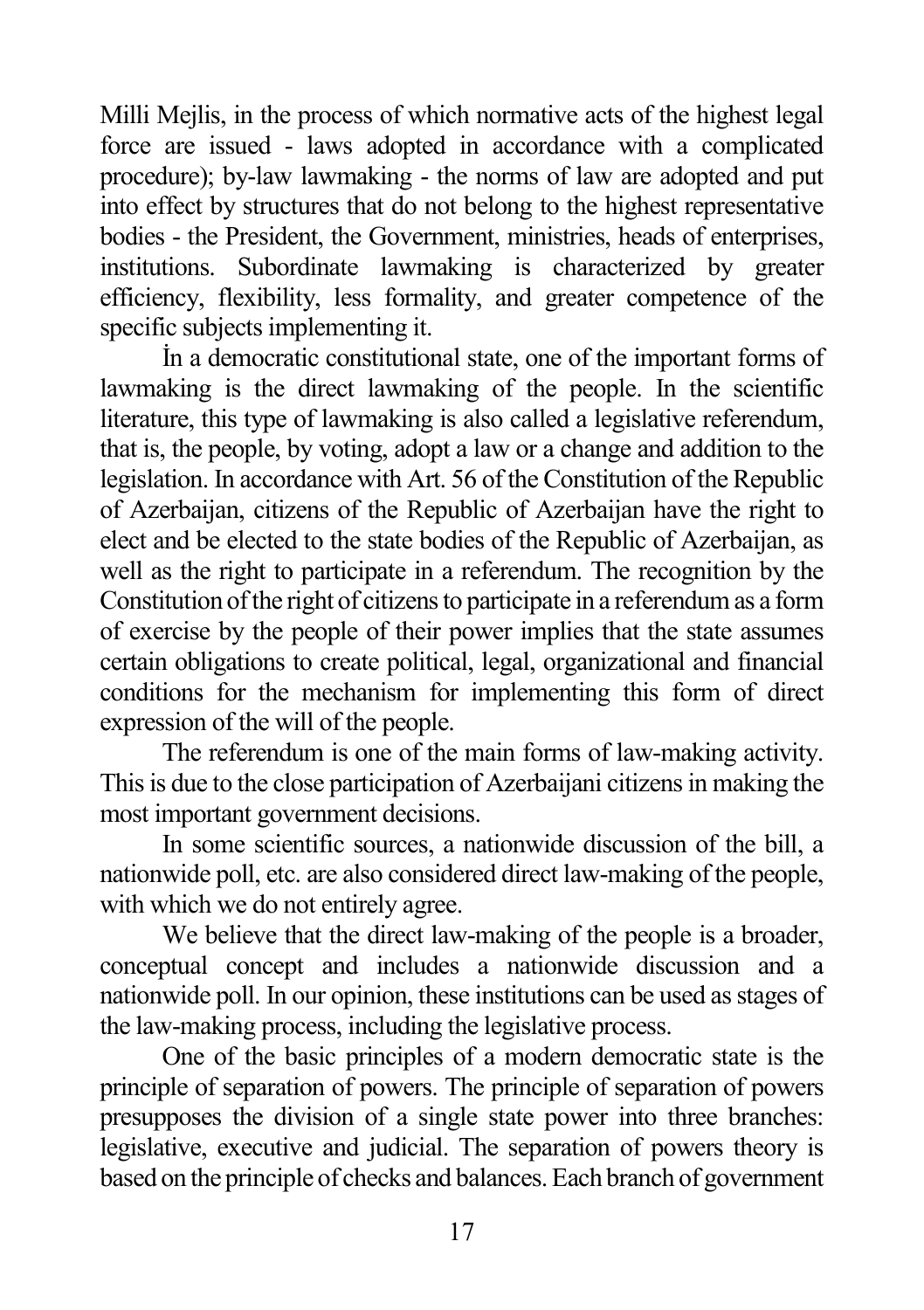is independent, but this does not mean that they are completely isolated from each other. It is not uncommon for one state body to transfer its powers to another body.

The activities of state bodies are determined by the subjects of jurisdiction and powers with which it is endowed. There are two types of competence: own and delegated, or transferred. The first is defined as a permanent component, and the governing body fully and independently implements it. The second is transferred under certain conditions and, therefore, independence in the performance of this competence is limited.

One of the basic principles of a modern democratic state is the principle of separation of powers. The principle of separation of powers presupposes the division of a single state power into three branches: legislative, executive and judicial. The separation of powers theory is based on the principle of checks and balances. Each branch of government is independent, but this does not mean that they are completely isolated from each other. It is not uncommon for one state body to transfer its powers to another body.

The activities of state bodies are determined by the subjects of jurisdiction and powers with which it is endowed. There are two types of competence: own and delegated, or transferred. The first is defined as a permanent component, and the governing body fully and independently implements it. The second is transferred under certain conditions and, therefore, independence in the performance of this competence is limited.

Recently, in the constitutional practice of foreign countries, there has been a widespread use of the institution of delegated legislation (Great Britain, France, Spain, Moldova, Kazakhstan, etc.). This situation is explained by the aggravation of social life, the need for timely and prompt provision of legal regulation of newly arisen legal relations. To this end, the Parliament delegates part of its legislative powers to other subjects of power.

Explanatory Dictionary of S.I. Ozhegova defines "delegation" as "officially entrusting, directing." But there are distinctive features between these concepts:[79]

1. When delegating, the lower body is vested with authority, which we do not observe when commissioning. When commissioned, no additional instructions are transferred to another body.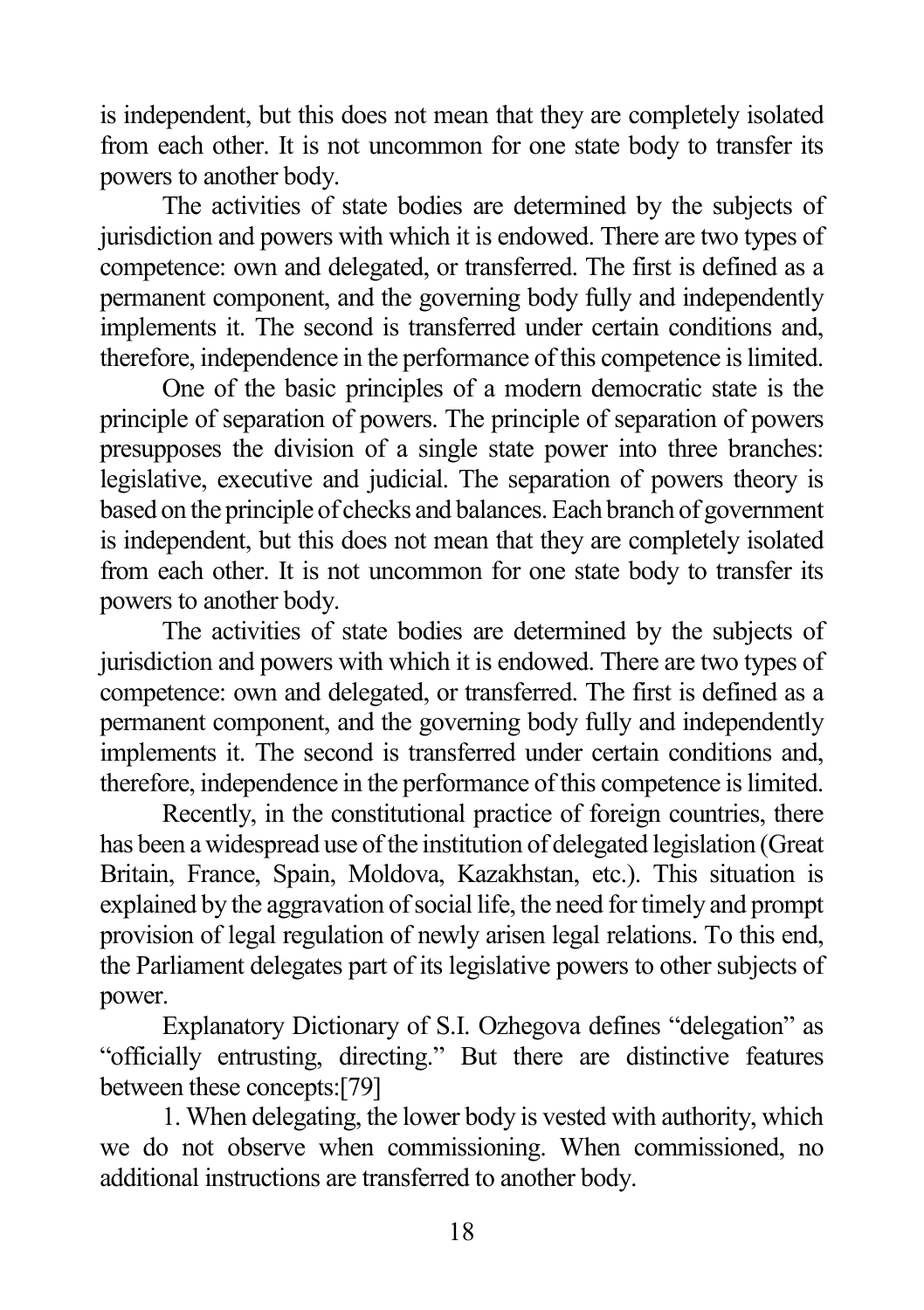2. An act issued by way of delegation is endowed with the force of the issuing body, and an act issued by way of instruction is endowed with the force of the assigning body.

3. An assignment is possible only in relations of subordination, while delegation is possible in any legal relationship

4. If the assignment implies the obligation of the assigned body, then the delegation provides the right to choose the delegating body.<sup>[11](#page-18-0)</sup>

In the modern world, various constitutional and legal practices of delegated legislation have developed. From the point of view of the implemented models of delegated lawmaking, three main groups of countries can be distinguished:

1.Countries where the Basic Law does not allow the legislative activity of the government (Republic of Azerbaijan)

2. Countries where the Constitutions do not directly indicate their attitude to delegated legislation, i.e., does not approve, but also does not deny it. (e.g. UK)

3.States whose constitutions authorize the legislative activity of the Government and quite clearly regulate this process (Germany, France, Italy, Spain).

It is hardly possible to agree that delegated legislation detracts from the role of parliament, because:

A) Parliament delegates part of its powers to another body.

B) the delegation of legislative powers is not carried out indefinitely.

C) the parliament does not delegate all its powers, but only a part.

D) the head of state retains the right to sign laws.

E) the powers of the courts under delegated legislation do not change. For example, the Constitutional Court may recognize an act of delegated legislation as contrary to the Constitution and cancel it.

**The second chapter "Lawmaking as a type of lawmaking in the Republic of Azerbaijan" consists of four sections and is devoted to the lawmaking process.**

In the first paragraph, the issues of the constitutional basis of interaction between the authorities in the legislative process are considered.

<span id="page-18-0"></span> $11$  Ожегов С.И. Толковый словарь русского языка. http://www.ozhegov.org/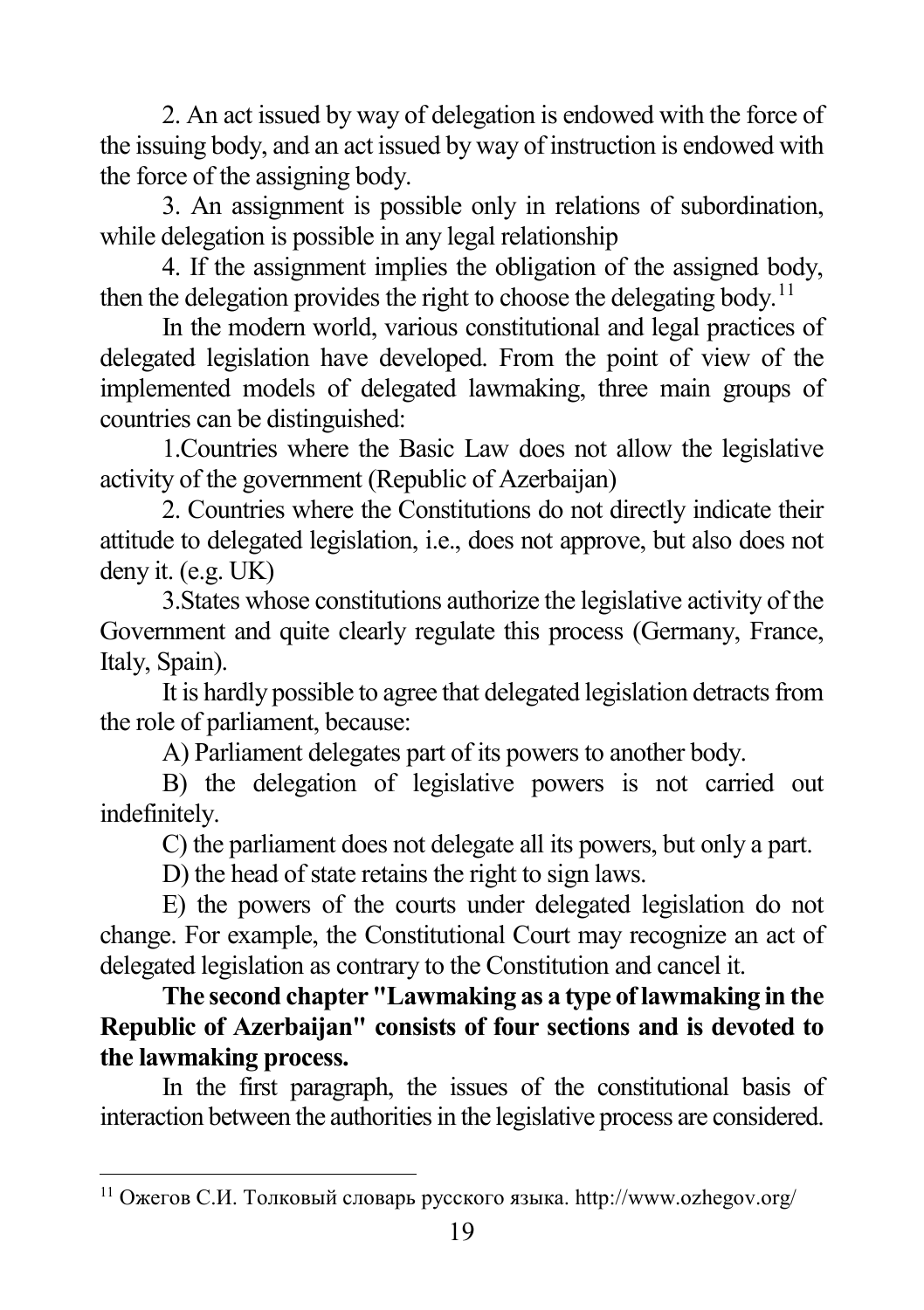Since the proclamation of independence, fundamental and necessary changes have taken place in the national legislation, which laid the legal basis for the rule of law. Only with the beginning of fundamental socio-political, constitutional and legal transformations in the country, along with such values of world civilization as civil society, the rule of law, parliamentarism, constitutionalism, fundamental human and civil rights and freedoms, was the concept of separation of powers put forward.

The basis for the constitutional consolidation of this principle was laid in Art. 13 of the Constitutional Act "On the State Independence of the Republic of Azerbaijan": "State power in the Republic of Azerbaijan is based on the principle of separation of powers. Legislative power is exercised by the Parliament of the Republic of Azerbaijan. Supreme executive power belongs to the President of the Republic of Azerbaijan the head of the Azerbaijan State. Judicial power is exercised by independent courts and in the supreme instances - by the Constitutional Court of the Azerbaijan Republic, the Supreme Court of the Azerbaijan Republic and the Supreme Arbitration Court of the Azerbaijan Republic - each within the limits of their powers". The interaction of authorities is a complex and responsible process. It is expressed in the coordination of various issues, as well as in the influence of the branches of government on each other. Both the executive and the judiciary act only on the basis of the rules of law adopted by legislators. But the latter develop these norms not in isolation, but in close connection and on the basis of projects and proposals emanating primarily from the executive authorities, primarily the government. The judicial branch of government not only presents to the other two branches extensive materials of law enforcement practice, the account of which is necessary for the rational management of the country, but also, one might say, "ennobles" legislative and executive activities, constantly paying attention to legal, and moral norms, and constitutional principles subject to strict adherence. That is, one of the important areas of interaction between government bodies is the interaction of these bodies (especially legislative and executive) in the legislative process.[12](#page-19-0) The legislative process in the broad sense of the

<span id="page-19-0"></span> <sup>12</sup> Иванов В.А. Правовые основы взаимодействия федеральных органов законодательной и исполнительной власти Российской Федерации в аконодательном процессе. Дисс. канд. юрид. наук. – М., 2006, p.84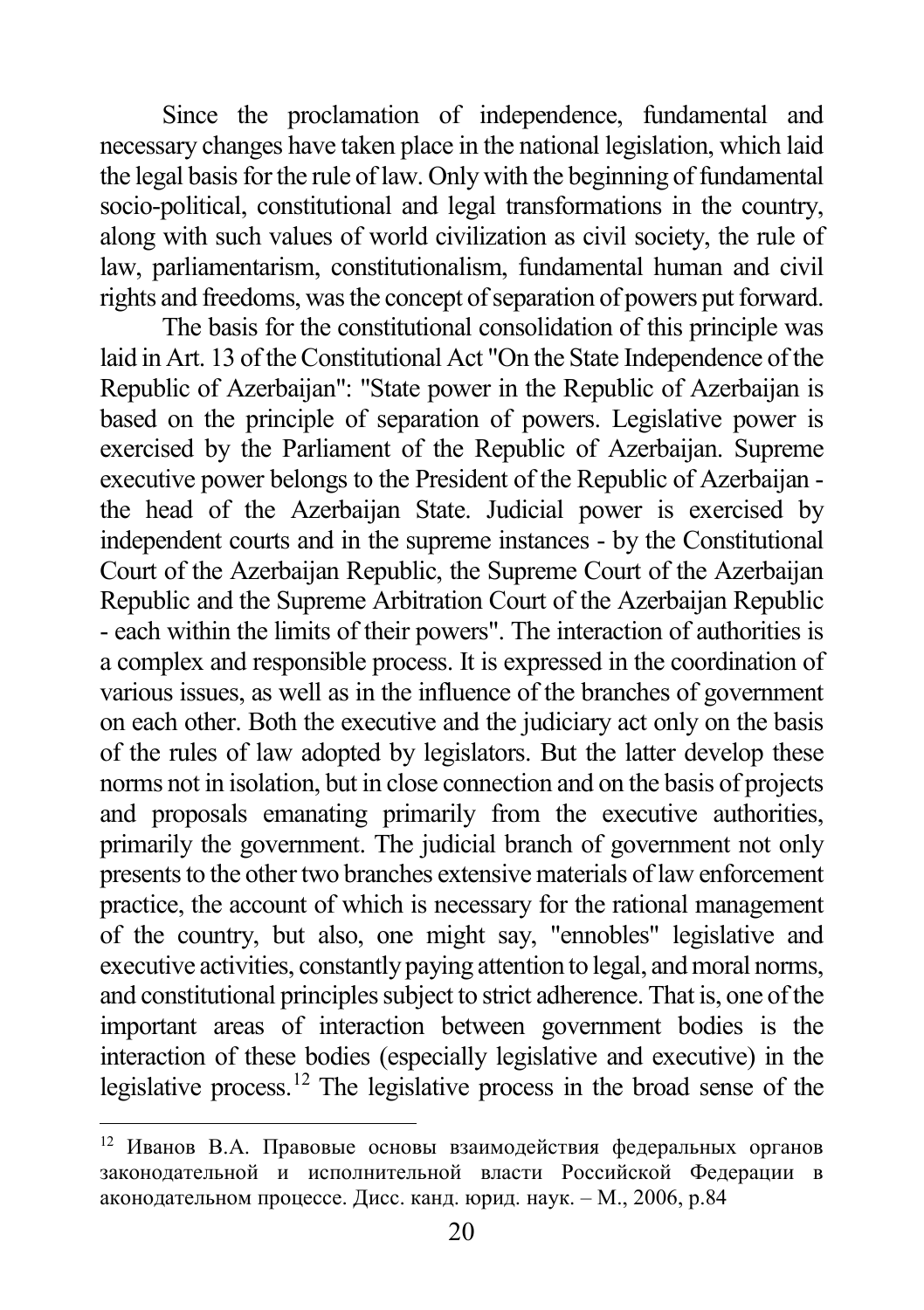word includes those actions that take place outside the legislature and precede the introduction of a bill in the Milli Majlis. The legislative process is all the activity by which the will of the ruling class is formed.

The Constitution of the Republic of Azerbaijan (Article 96) established a system of officials and state bodies participating in the legislative process and their powers in this area. Determining the legal status of each of the public authorities is a prerequisite for delimiting the competence of participants in interaction in the legislative process.

The second paragraph examines the provisions concerning the law as the main law-making act.

Legislation is an important social and at the same time universal political and legal instrument for regulating social relations.[13](#page-20-0) Legislation is a democratic and social formula for managing society.

The third paragraph of the second chapter examines the preliminary work preceding the drafting of the text of the bill. Legislation, based on the semantic meaning of the word, is a creative social process. The lawmaking process depends on political, economic, legal, demographic, ideological and other factors. Due to the many factors influencing lawmaking, it is sometimes difficult to detect the need to pass a bill on a particular issue. The idea of adopting a new law, bill or amendment to existing legislation may be generated by a political situation. Very often, laws are passed due to economic and social factors.

It should be noted that not every overdue thought among the subjects of the legislative process can be the subject of a law, since legal regulation consists not only of legislative regulation. The preparation of a bill to amend a law, draft a current bill, or a codified bill varies. Before preparing new laws, it is necessary to understand why the existing laws do not work. A comprehensive check of a draft law at the stage of preparation can save deputies from hours of useless work, and the people from laws that have been adopted but are not being implemented.<sup>[14](#page-20-1)</sup>

At first glance, it seems that preparing the text of a draft law is a

<span id="page-20-0"></span> <sup>13</sup> Горбань В.С. Понятие, теория и проблемы формирования общей концепции эффективности законодательства [Текст]: М.: ИД «Юриспруденция», 2009 г. –p.3

<span id="page-20-1"></span><sup>14</sup> Парламентское право России: Учебное пособие/ Под ред. И.М.Степанова, Т.Я.Хабриевой –М.: Юристъ, 2000 г. – p.199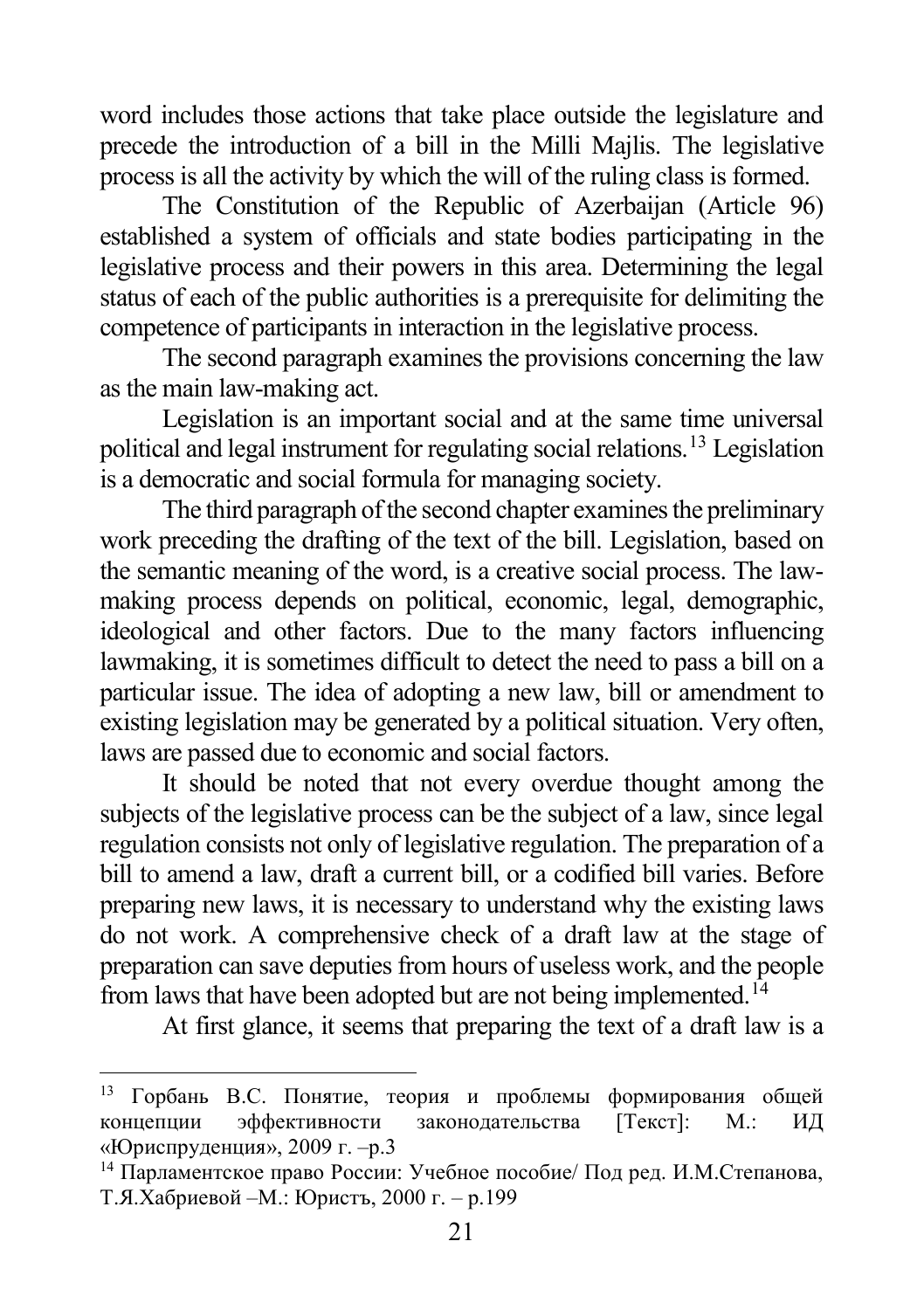simple matter; entrusting this work to a competent person is enough. But in our opinion, two groups of specialists should participate in the drafting of the bill: specialists in this field of "subject specialists" (doctors, engineers, etc.), and deputies. But there are cases when it is not possible to achieve balance in the composition of the working group, onesidedness inevitably appears in the content of the bill - the prevalence of organizational and technical schemes in the absence of a clear legal form for their implementation (this is a sure sign that "subject workers" have taken the upper hand in the working group), or on the contrary, the excessively detailed elaboration of legal constructions, with the general weakness of the substantive side of the bill (lawyers were in the lead in the working group).

The practice of adopting laws in the legislature shows that it is the joint work of lawyers and "subject specialists" that contributes to the effectiveness of the law.[15](#page-21-0)

The fourth paragraph is devoted to the preparation, discussion, adoption and promulgation of laws. In the legal literature, the legislative process is considered as the process of the official passage of a draft normative act in the legislative body. Therefore, in many textbooks and monographs, the stages of the legislative process include legislative initiative, discussion of a bill, its adoption and publication.

An obligatory component of the process of preparing a draft legislative act is the creation of a concept of a future law, which should include a substantive component - the rules for determining the subject of legislative regulation; the prognostic component - to take into account the economic, social, political consequences of the adoption of the law; systemic component - to take into account the changes that will entail the adoption of a law in the system of law; dynamic component - to determine the operation of the law in time, in space, in a circle of persons. The concept of the future law should be based on a clear constitutional and legal concept of the law as a whole - the content of the law should correspond to the objective needs of the time, economic conditions, take into account the national mentality and peculiarities of law enforcement. The point is, when adopting a law, to reflect in this act not only its external

<span id="page-21-0"></span> <sup>15</sup> Парламентское право России: Учебное пособие/ Под ред. И.М.Степанова, Т.Я.Хабриевой –М.: Юристъ, 2000 г. – p.200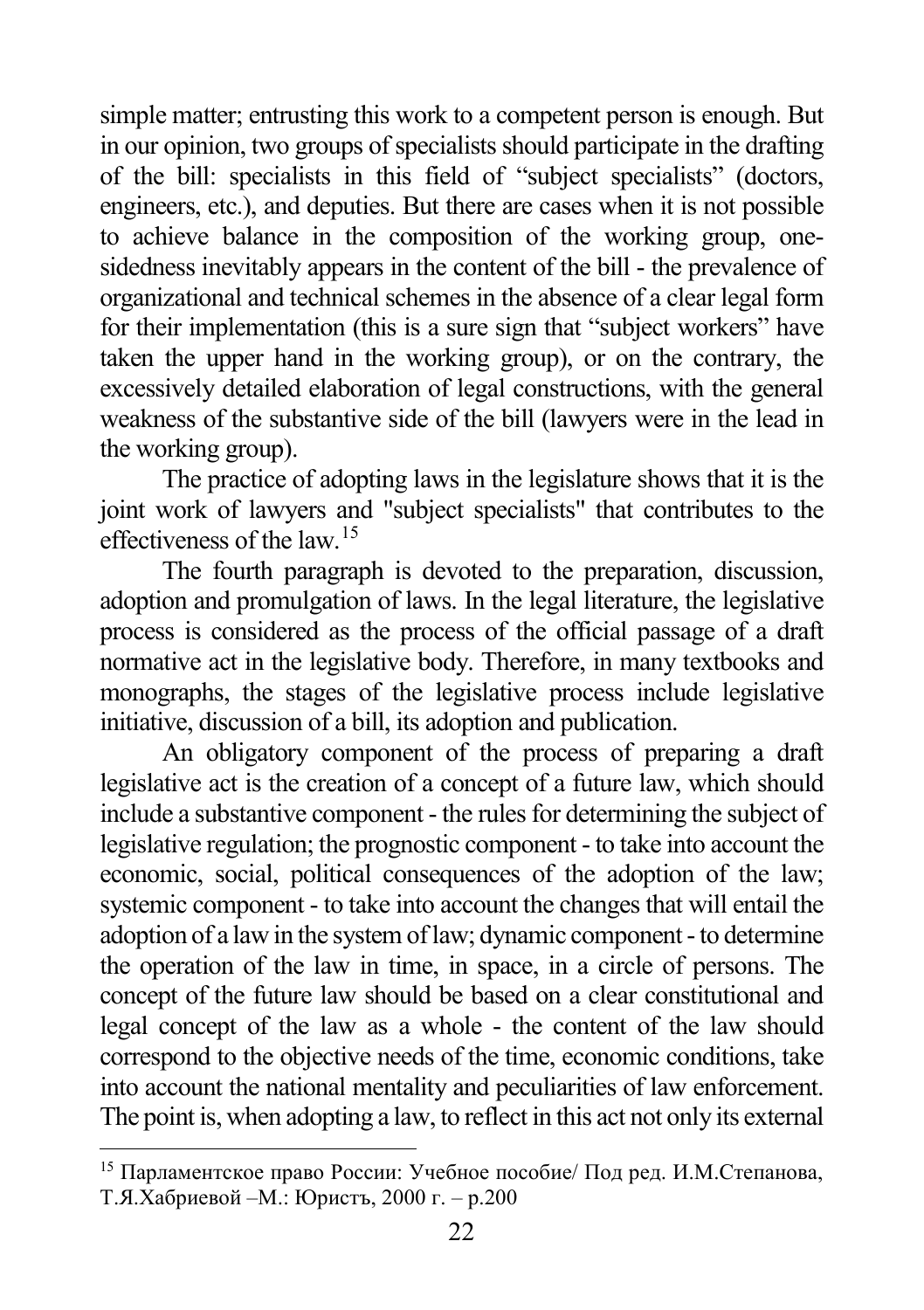attributive qualities as a normative legal act, but also its essential content side as the main regulatory regulator of the most significant, typical, stable social relations.<sup>[16](#page-22-0)</sup>

An important role in the legislative process is given to the right of legislative initiative. It should be noted that in the scientific legal literature there is no consensus that the legislative initiative is the first stage of the legislative process. Several authors propose to distinguish between the stages of creation (preparation) of a normative act, the need to adopt a law, and the planning stage of the legislative process.

Scholars who accept legislative initiative as the first stage of the legislative process do not agree on the content and limits of this stage: it can be considered that it begins with a bill or includes the initial stage of a proposed project. The legislative process begins with the inclusion of a bill on the agenda of the assembly. Thus, the phased implementation of the right of legislative initiative is usually excluded from the legislative process.

The concept of "legislative initiative" in the legislature has at least two key meanings. First, the legislative initiative is called one of the stages of the legislative process. Secondly, it is accepted as a personal right of competent subjects to submit bills (legislative proposals) to the legislature. The right to legislative initiative is the ability to submit bills to the legislature, that is, the original texts of laws.

It should be noted that the right of citizens' legislative initiative is not the right to propose holding a referendum on a particular issue. We consider it appropriate to consider the difference between the right to legislative initiative and the initiative to hold a referendum:

- the number of citizens who apply with the initiative (if at least 40 thousand citizens come forward with the right to legislative initiative, then at least 300 thousand citizens can apply with the initiative to hold a referendum);

- legal basis (the right to initiate a referendum is regulated by the Electoral Code; there is no law regulating the right to legislative initiative);

- subject (if a bill submitted to the Milli Majlis can be adopted by

<span id="page-22-0"></span> <sup>16</sup> Гулиев В.К. Закон как источник конституционного права Российской Федерации Дисс. канд. юрид. наук. – Челябинск., 2006, p.96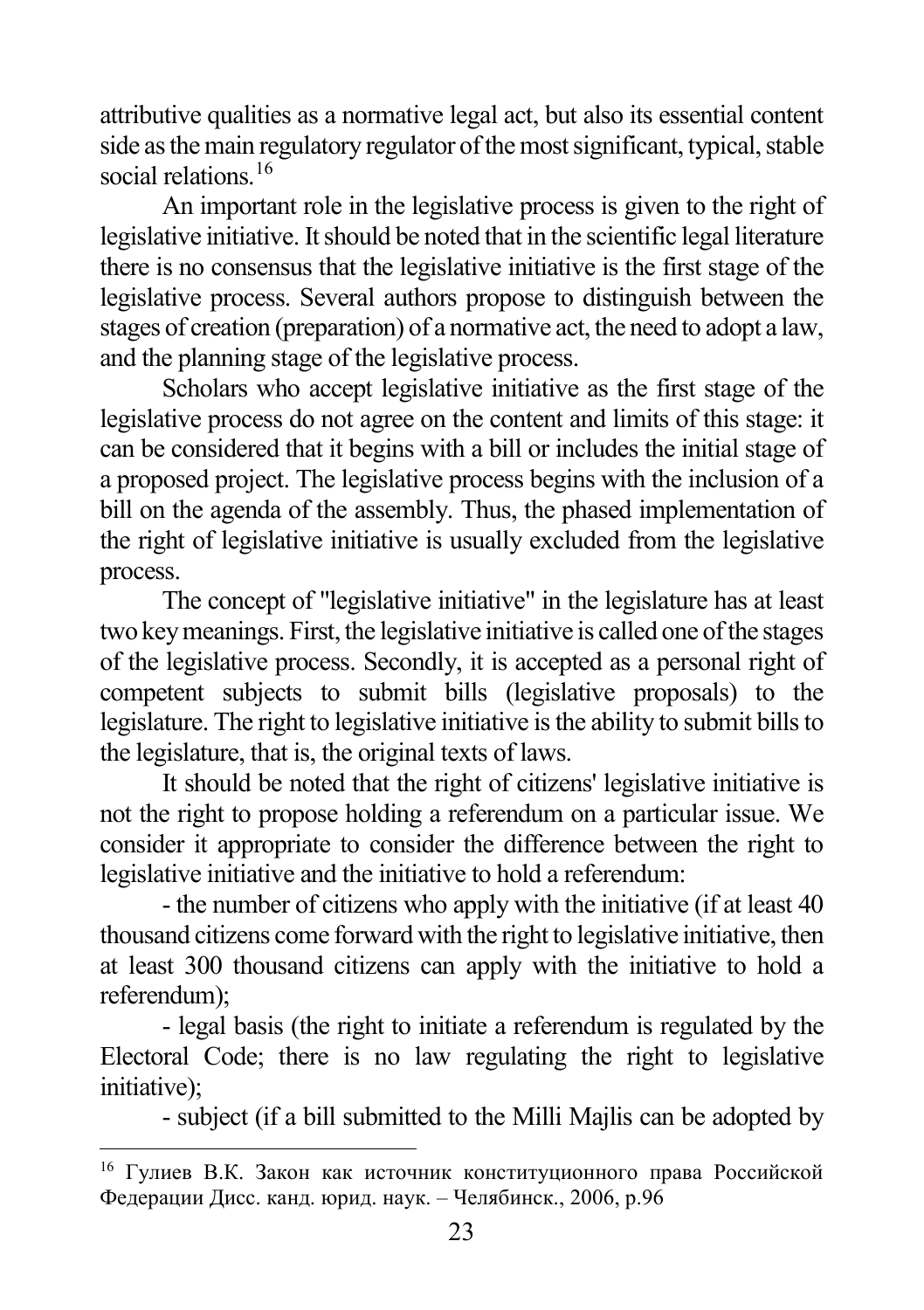voting without a referendum, then otherwise it is impossible)

-subject (at least 300,000 citizens with active suffrage can apply to the President and the Milli Majlis with a proposal to decide on holding a referendum. But in any case, any issue to a referendum can be submitted by the Milli Majlis or the President; with the right of legislative initiative, citizens themselves directly submit a bill for discussion in the Milli Mailis).

## **The third chapter of the dissertation is devoted to ensuring the rule of law in law-making activities.**

The study of the theory and practice of constitutionalism in Azerbaijan is of great importance in terms of the application of the principles of statehood and the development of a democratic society. Of course, there was a practice of constitutionalism in Azerbaijan. Constitutional acts were adopted in the ADR, and when Azerbaijan was part of the Soviet Union, the Constitution was adopted. The constitution adopted in the Soviet era did not reflect the interests of our country and its national identity. In fact, this document was purely formal for Azerbaijan. This also confirms the absence of provisions on national attributes and the state language are not reflected in the Constitution.

In the Republic of Azerbaijan, the legal order in the constitutional regulation of political relations, which began in the mid-90s, began to positively influence the legal system and the practice of implementing law, and the ideology of modern constitutionalism began to be adequately perceived in the socio-political sphere. However, the relationship between the individual and the state, public administration are multilayered.<sup>[17](#page-23-0)</sup>

The adoption of the first Constitution of independent Azerbaijan became possible only at the end of the 20th century - in 1995. It was this date that laid the foundation for the emergence of the theory and practice of constitutionalism in Azerbaijan. The constitution of an independent country is its original value. Only the independence of the country allows it to reflect the national values, the interests of the people and the prospective development of the country in its constitution.

At the same time, in the countries of the Romano-Germanic

<span id="page-23-0"></span><sup>&</sup>lt;sup>17</sup> Гараджаев Дж. Я. Ценность конституционализма и конституционализация правовой системы//Azərbaycan Respublikası Konstitusiya Məhkəməsinin Məlumatı . – 2011. – №1. – с. 80-85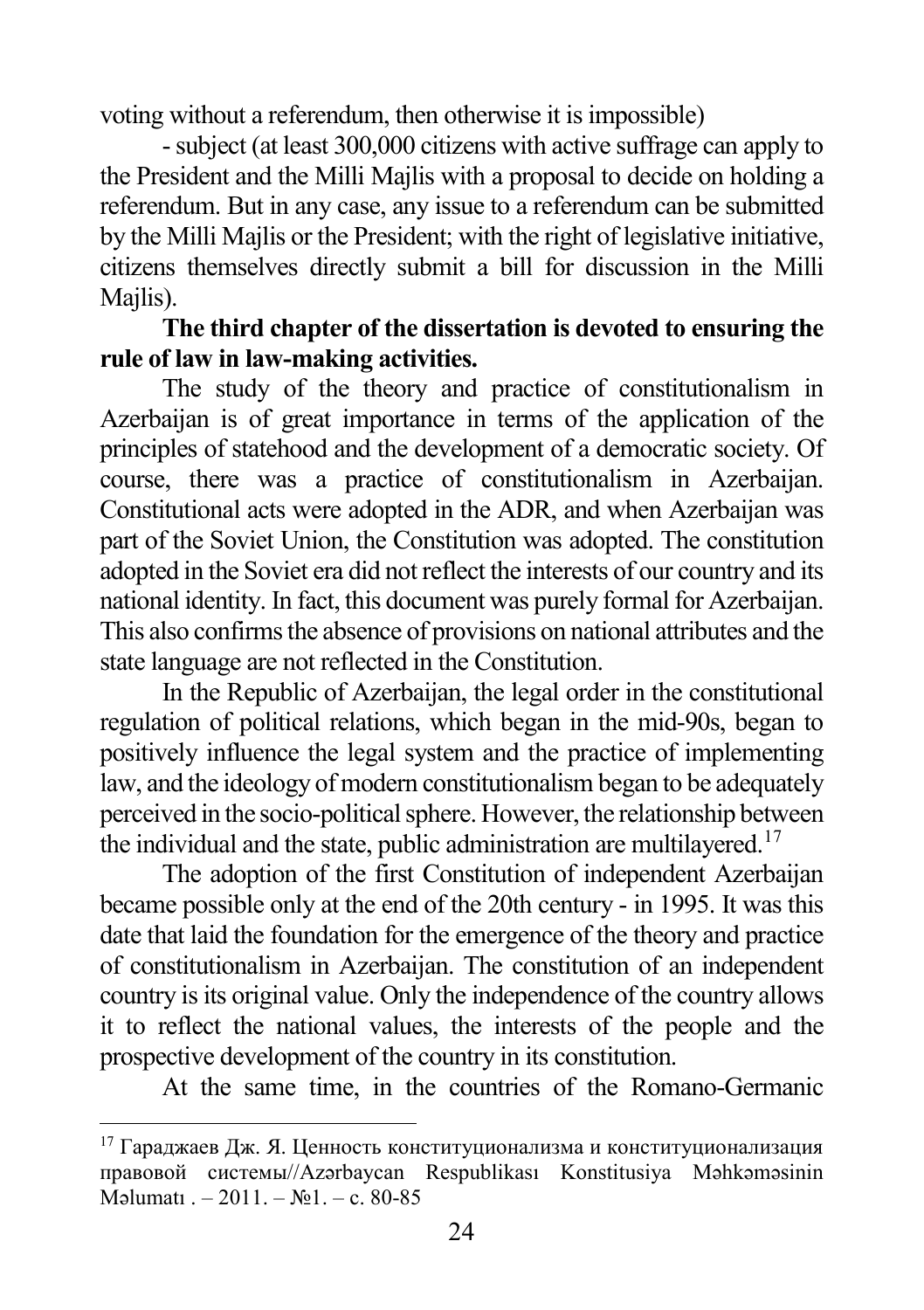(continental) system of law, to which the AR belongs, constitutionalism acquires its true reality where and when it is as an idea, the scientific and theoretical doctrine is embodied in the current system of legal regulation, guided by the basic an element of legal life - the constitution, backed up by an effective institutional and organizational system that ensures legal self-development and protection of society and the state in accordance with the highest legal - constitutional - values.<sup>[18](#page-24-0)</sup>

Constitutionalism is a government based on the recognition and observance of international human rights, limited by the constitution, a political system based on the constitution and constitutional methods of government. Constitutionalism is a system of ideas and ideas about a developed democratic state system based on a constitution. This concept also includes a system of social relations based on the constitution, which enshrined such values as the sovereignty of the people, limited state intervention in the affairs of society, the priority of human rights in society and the state.[19](#page-24-1)

A special role in the system of modern constitutionalism belongs to the judiciary, in particular constitutional justice, both in solving law enforcement tasks (which is extremely important in itself) and in the implementation of transformative functions - not only in the law enforcement sphere, but also in the legal system of the state, which inevitably affects, among other things, the constitutional and legal component of state and legal development. The constitutionality of lawmaking implies the influence of the Constitution on the process of lawmaking, and in this case it is important to reveal the concept of constitutionalism. This chapter examines the issue of control in lawmaking activities. Control, as a specific activity of state bodies, is one of the important means of ensuring the rule of law in the law-making activities of the state, observing and protecting the rights and freedoms of man and citizen.

In general, constitutional control in all countries is seen as an important attribute of a democratic state, which is a means of ensuring the supremacy of constitutional provisions. In a broad sense, the main goal of

<span id="page-24-1"></span><span id="page-24-0"></span> <sup>18</sup> Зимин А.В. Конституционный контроль в системе разделения властей: теоретико-правовые аспекты Дисс. канд. юрид. наук. – М., 2002, p.60  $19$  *İ*bid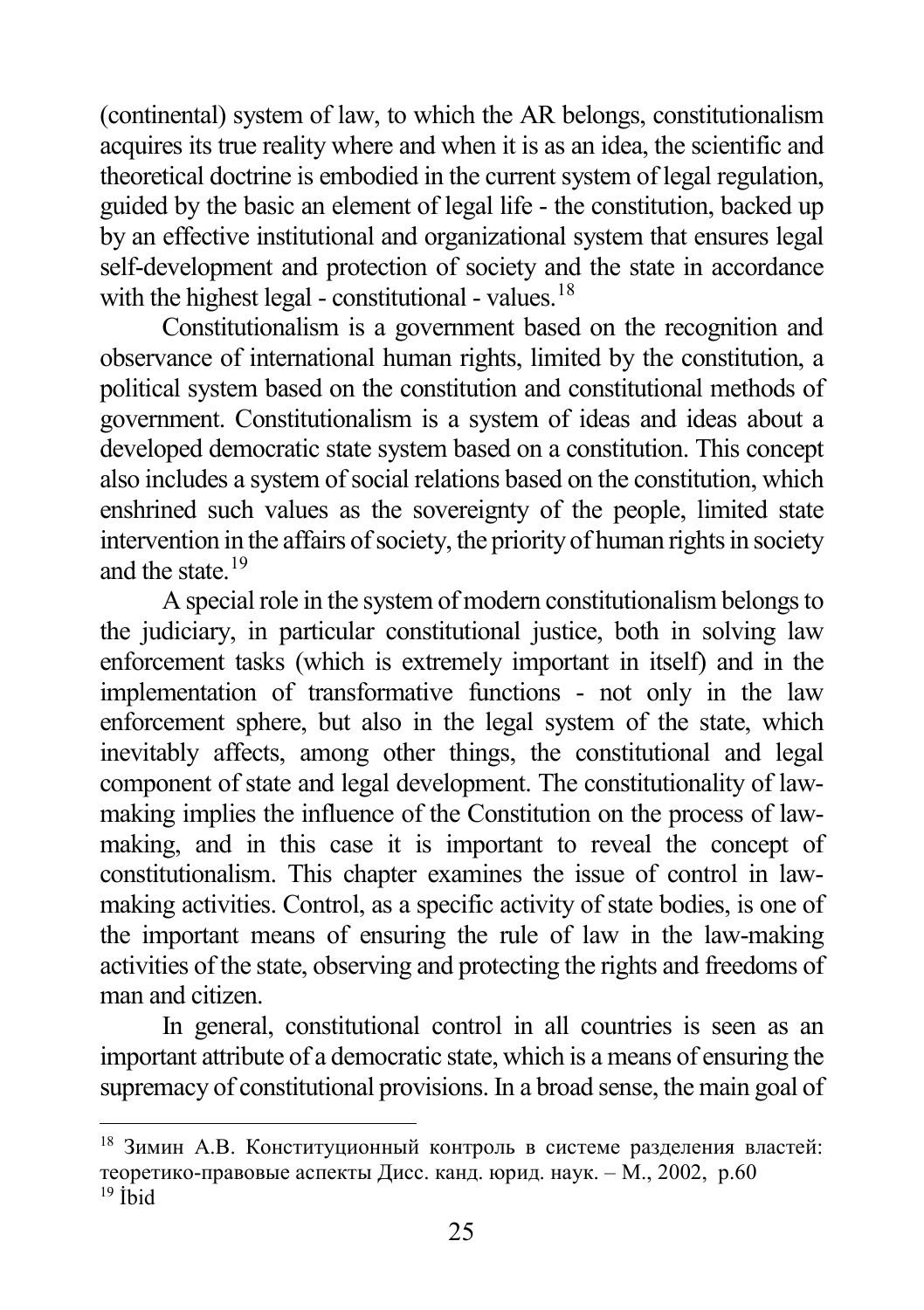constitutional review is to eliminate legal acts of state bodies that contradict the requirements of the Constitution or their clear constitutional and legal content. In the formation of the legislative system, ensuring the compliance of legislative acts with the constitutional rights and freedoms of man and citizen, a large role belongs to the Constitutional Court of the Republic of Azerbaijan. Sometimes there are doubts about the democratic nature and legality of lawmaking. In such cases, the Constitutional Court is an effective mechanism for exercising control over the rule of law.

## **The main results of the dissertation work are published in the following scientific articles:**

- 1. «Azərbaycan Respublikasında qanunvericilik prosesinin əsas mərhələləri» // - Bakı: "Qanun" elmi hüquq jurnalı, -2015. №07  $(249)$ ,  $-$ s. 56-60
- 2. «Правотворчество: анализ актуальных вопросов» // Научная дискуссия: вопросы юриспруденции. Материалы XLIV международной науч.-практ. конф., Москва, -2015, - с.64-71
- 3. «Некоторые теоретические проблемы правотворчества» // Материалы международной научно-практической конференции, посвященной теме «Конституционные гарантии прав и свобод личности», - Украина: - 28 июня, - 2016 г., - с.40-42
- 4. «Конституционно-правовое регулирование принципов правотворчества» // - Bakı: "Qanun" elmi hüquq jurnalı, -2016. №03 (257), - s.32-38
- 5. "Hüququn əsas mənbəyi kimi normativ hüquqi aktların anlayışı və xüsusiyyətləri" // -Bakı: Polis Akademiyasının Elmi Xəbərləri, -2016. №3-4 (16), - s.127-132
- 6. «Совершенствование правотворческой деятельности на современном этапе с использованием теорий правовых школ» // - Москва: Вестник МГОУ Серия «Юриспруденция», - 2016. №4 стр. 15-23
- 7. «Конституционное право граждан Азербайджанской на участие в референдуме» // 18 iyun-İnsan hüquqları gününə həsr olunmuş "İnsan hüquqlarının müdafiəsi Azərbaycanın dövlət siyasətinin əsas istiqamətlərindən biri kimi" mövzusunda elmi konfransın materialları, AMEA, AR KM, AR Prezidenti yanında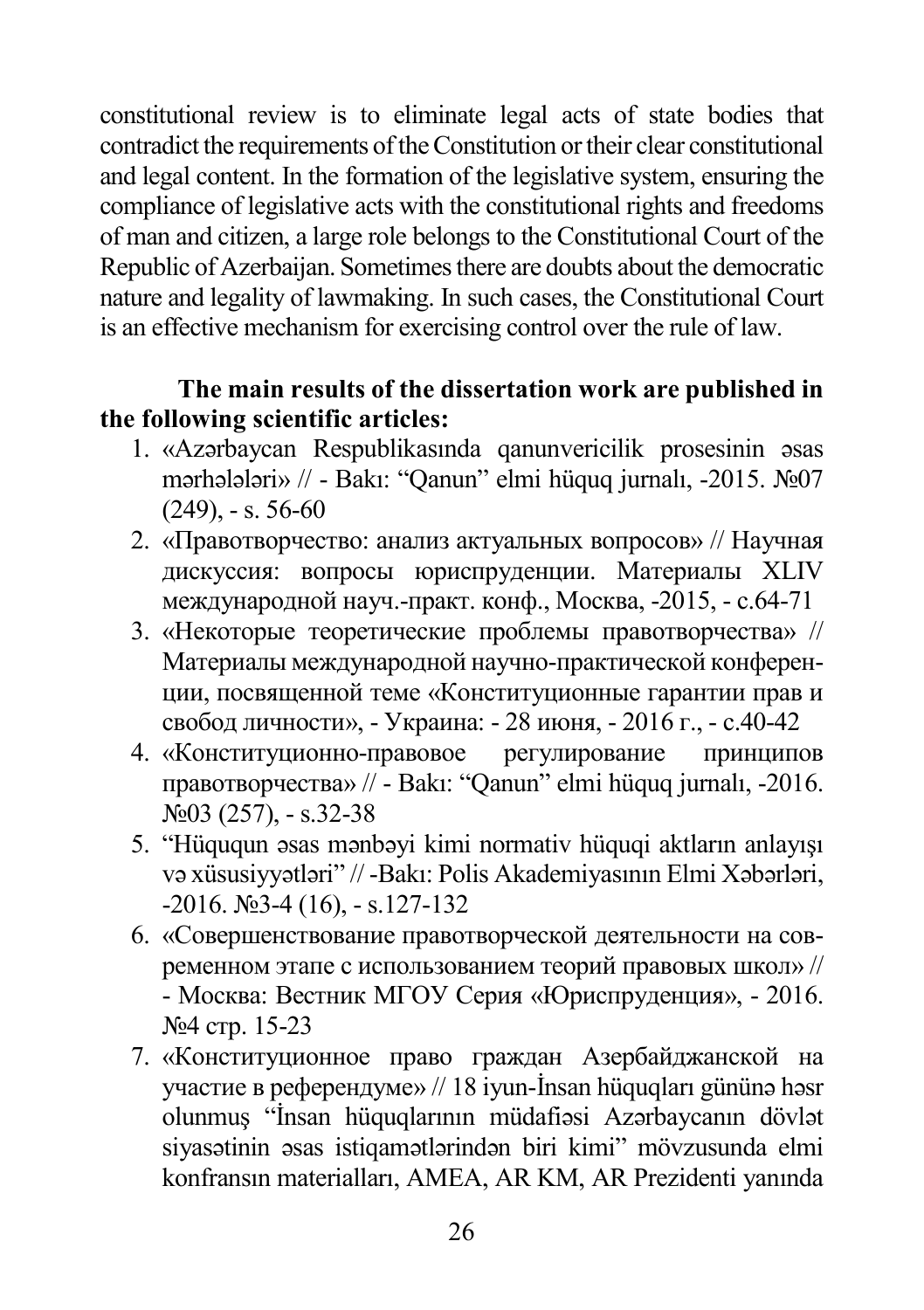Bilik Fondu, -Bakı: - 18 iyun, - 2016-cı il, - s.113-118

- 8. «Делегированное правотворчество» // Ümummilli lideri H.Ə. Əliyevin anadan olmasının 93-cü ildönemünə və AMEA Fəlsəfə və Hüquq İnstitutunun 70 illiyinə həsr edilmiş "Hüquq elminin müasir problemləri: Azərbaycan Respublikasında insan hüquq və azadlıqlarının müdafiəsinin yeni tendensiyaları" mövzusunda VI Respublika elmi-nəzəri konfransın materialları, - Bakı: - 5-6 may, - 2016-cı il., - s.280-283
- 9. «Непосредственное правотворчество народа» // Bakı Dövlət Universiteti Hüquq fakültəsi Azərbaycan xalqının ümummilli lideri Heydər Əliyevin anadan olmasının 93-ci ildönümünə həsr olunmuş "Heydər Əliyev və Azərbaycanda hüquqi dövlət quruculuğu" mövzusunda beynəlxalq elmi-praktiki konfransın materialları II cild, - BDU, Bakı: - 3 iyun, - 2016-ci., s.65-68
- 10. «О некоторых вопросах официального опубликования нормативно-правовых актов» // Doktorantların və gənc tədqiqatçıların XX Respublika elmi konfransının materialları, II cild, - Bakı: 24-25 may, - 2016-cı il., - s. 234-235
- 11. "Xalqın hüquqyaradıcılığı" //İnsan və vətəndaş hüquq və azadlıqlarının konstitusiya təminatının aktual problemləri Beynəlxalq elmi-praktiki konfrans, Polis Akademiyasıs.264-270
- 12. «Влияние теории естественного права на правотворчество» // Azərbaycan xalqının ümummilli lideri Heydər Əliyevin anadan olmasının 94-cü ildönemünə həsr olunmuş «Müasir dövrdə Azərbaycan Respublikasında hüquq elminin və təhsilinin əsas inkişaf tendensiyaları" adlı konfrans, BDU II cild, - Bakı: 1-2 iyun, - 2017, - s. 50-52
- 13. «Указ Президента как один из видов правотворчества» //- Волгоград: Вестник Волгоградского Института Бизнеса «Бизнес. Образование. Право», - 2017. №4, - с. 307-310
- 14. «Правотворческая деятельность Президента Азербайджанской Республики» // Regional cinayətkarlığın kriminoloji tədqiqinin aktual problemləri" IV beynəlxalq elmi-praktiki konfrans, Polis Akademiyası, - Bakı, - 2017, - s.236-241
- 15. «Влияние религиозно-правовой доктрины на правотворчество» // Doktorantların və gənc tədqiqatçıların XXI Respublika elmi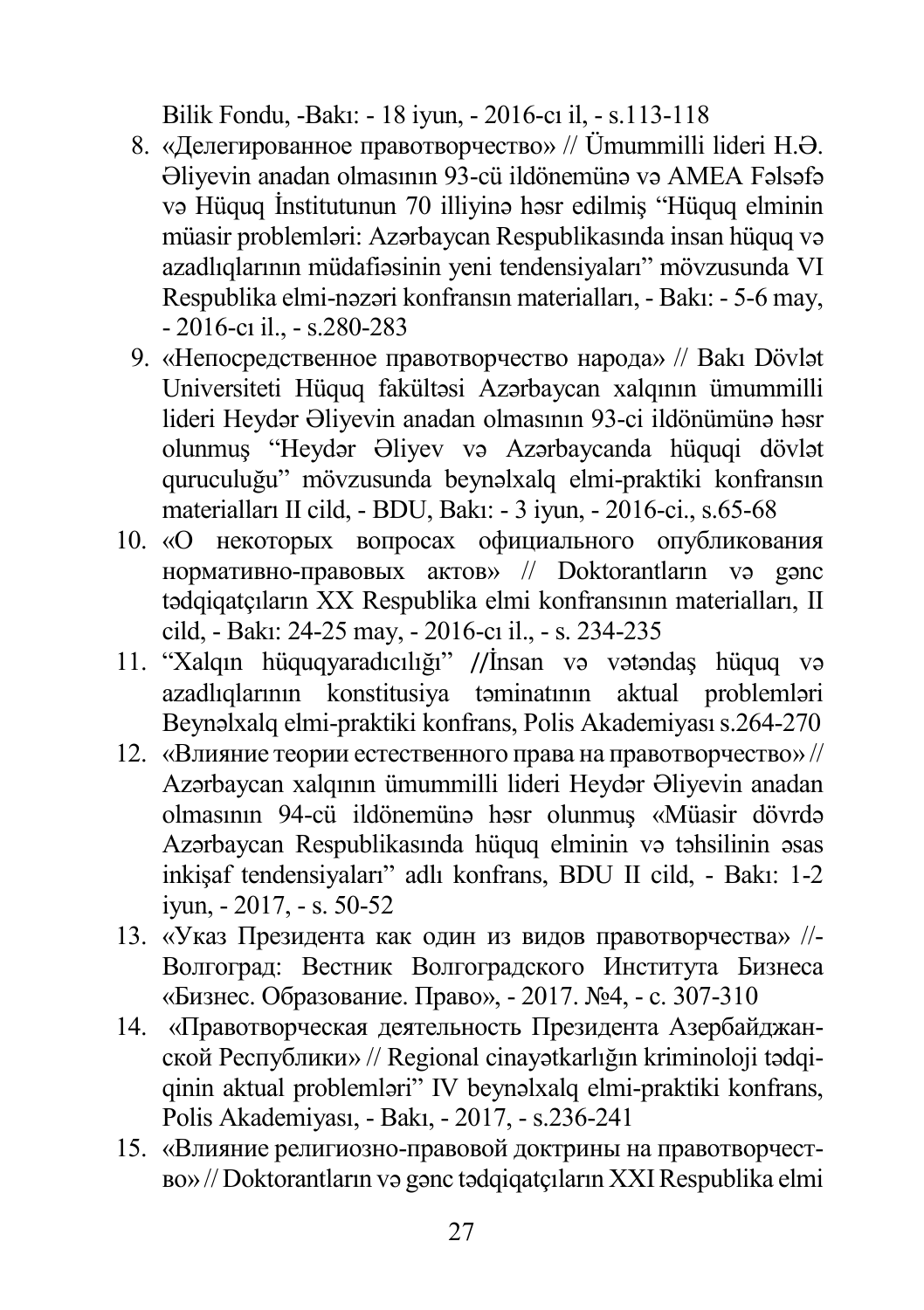konfransının materialları II cild, - Bakı: -24-25 oktyabr, - 2017-ci il, - s.75-77

- 16. «Особенности стадий законодательного процесса»// "Qanun" elmi hüquq jurnalı №01 2018, -s.55-58
- 17. «Виды правотворчества» // "Qanun" elmi hüquq jurnalı №02 2018
- 18. «Исторические аспекты конституционно-правового регулирования правотворчества в Азербайджанской Республике» Труды Академии МВД Республики Таджикистан 2018№1 (37)s.122-128
- 19. «Daxili İşlər Orqanlarınım hüquqyaratma fəaliyyətində insan və vətəndaş hüquq və azadlıqların təminatı» // Polis Akademiyasının Elmi Xəbərləri №3-4 (16) Elmi-hüquqi jurnal 2018 г., - s.67-71
- 20. «Понятие и особенности правотворческой деятельности органов исполнительной власти» // Polisin 100 illiyinə həsr olunmuş "Azərbaycan polisinin tarixi və inkişaf perspektivləri" adlı Beynəlxalq elmi-praktiki konfrans, Polis Akademiyası, 2018, s.232-238
- 21. «Конституционные основы взаимодействия властей в законотворческом процессе» // Doktorantların və gənc tədqiqatçıların XXII Respublika elmi konfransının materialları 22-23 noyabr 2018-ci il., - s.63-67
- 22. «Эволюция конституционно-правового регулирования правотворчества в Азербайджанской Республике» // Azərbaycan xalqının ümummilli lideri Heydər Əliyevin anadan olmasının 95-ci ildönemünə həsr olunmuş konfrans BDU, 2018, s.167-171
- 23. "Участие граждан в законотворческом процессе" Polis Akademiyasının Elmi Xəbərləri Elmi hüquqi jurnalı, 2019
- 24. "Конституционный контроль в правотворческой деятельности" // Heydər Əliyevin anadan olmasının 96-cı ildönümünə həsr olunmuş konfransı, BDU, 2019, - s.57-62
- 25. «К вопросу о праве законодательной инициативы» // Heydər Əliyevin anadan olmasının 96-cı ildönümünə həsr olunmuş XXIV Respublika Elmi-Praktik konfransı, BDU, 2019, s.86-90
- 26. «Теоретические проблемы определения понятия, признаков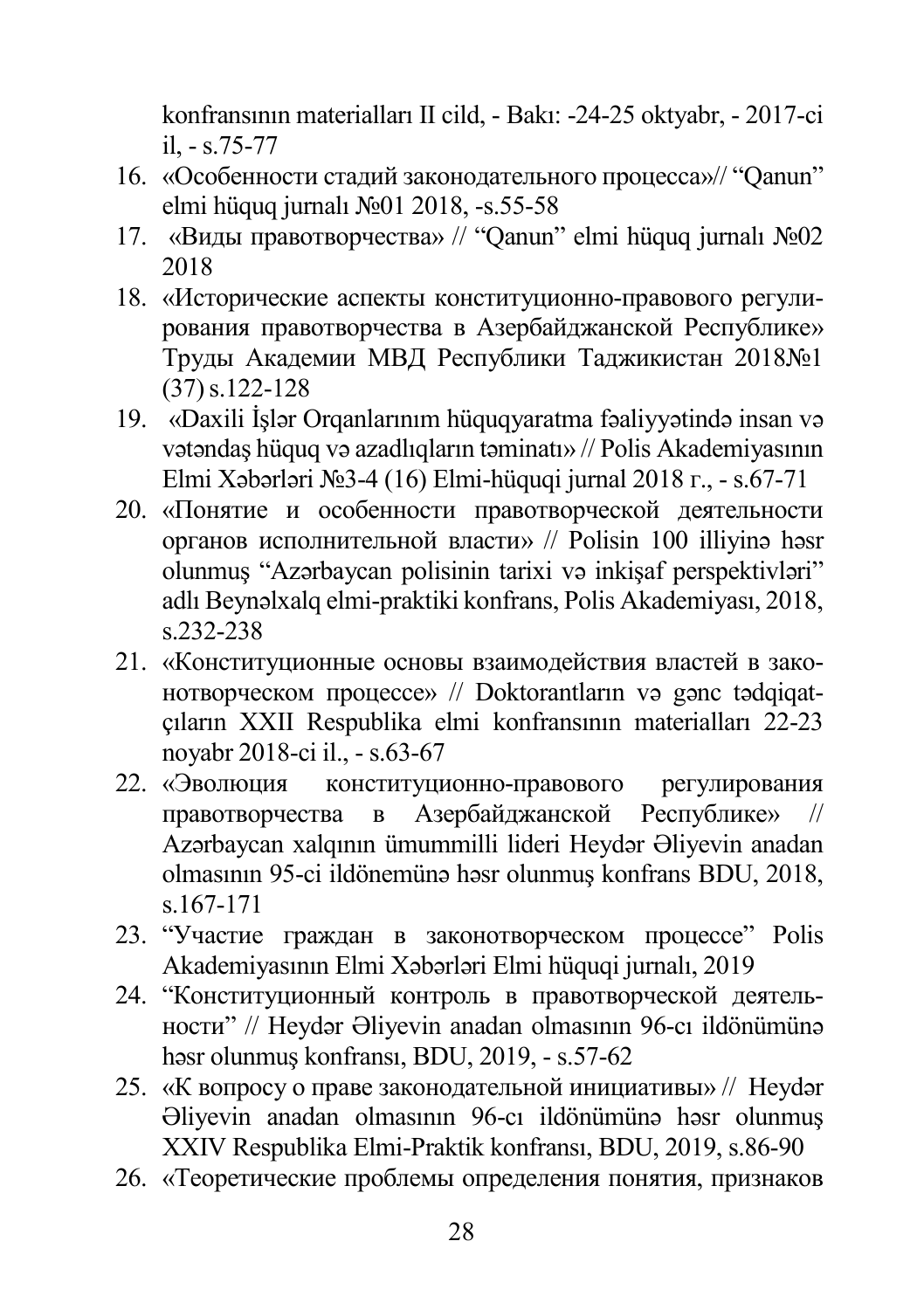и принципов правотворчества» // Azərbaycan xalqının ümummilli lideri Heydər Əliyevin anadan olmasının 97-ci ildönemünə həsr olunmuş konfrans BDU, 2020

- 27. «Доктринальные подходы к определению понятия, признаков и принципов правотворчества» // «Закон и право» Изд-во ЮНИТИ-ДАНА, 2020, c.44-48
- 28. "On the issue of the right of legislative initiative" Qərbi Kaspi Universitetinin Elmi Xəbərləri Bülleteni,2020
- 29. «Правотворчество Азербайджанской Демократической Республики» Ежемесячный международный научный журнал // «European multi science journal», Венгрия, 2020, c.27-31
- 30. «Подходы к определению понятия правотворчества» // "Heydər Əliyev və Azərbaycanın inkişaf strategiyası" adlı Respublika elmi-praktik konfransı, AR DTX-ın Heydər Əliyev adına Akademiyası, 2021, -s.87-89
- 31. «Влияние теории естественного права на совершенствование правотворческой деятельности» // Ümummilli lider Heydər Əliyevin anadan olmasının 98-ci ildönemünə həsr olunmuş "Azərbaycanşünaslığın aktual problemləri" XII Beynəlxalq elmipraktik konfrans, Bakı Slavyan Universiteti, 2021, -s.418-423
- 32. «Конституционный контроль как фактор обеспечения эффективной правотворческой деятельности» // Azərbaycan xalqının ümummilli lideri Heydər Əliyevin anadan olmasının 98 ci ildönemünə həsr olunmuş "XXI əsrdə insan hüquq və azadlıqlarının müdafiəsi sahəsində müasir nəzəri və praktiki yanaşmalar" mövzusunda AR KM və AMEA Hüquq və İnsan Haqları İnstitutu tərəfindən birgə keçirilən elmi-praktiki konfrans Bakı, 2021
- 33. "Роль конституционного контроля в обеспечении эффективной правотворческой деятельности" // AR DİN-in Polis Akademiyasının yaradılmasının 100 illiyinə həsr olunmuş "Müasir dövrdə daxili işlər orqanları üçün kadr hazırlığını həyata keçirən xüsusi təyinatlı ali təhsil müəssisələri: mövcud vəziyyət və perspektivləri" adlı Beynəlxalq elmi-praktiki konfrans, 2021, s.81-86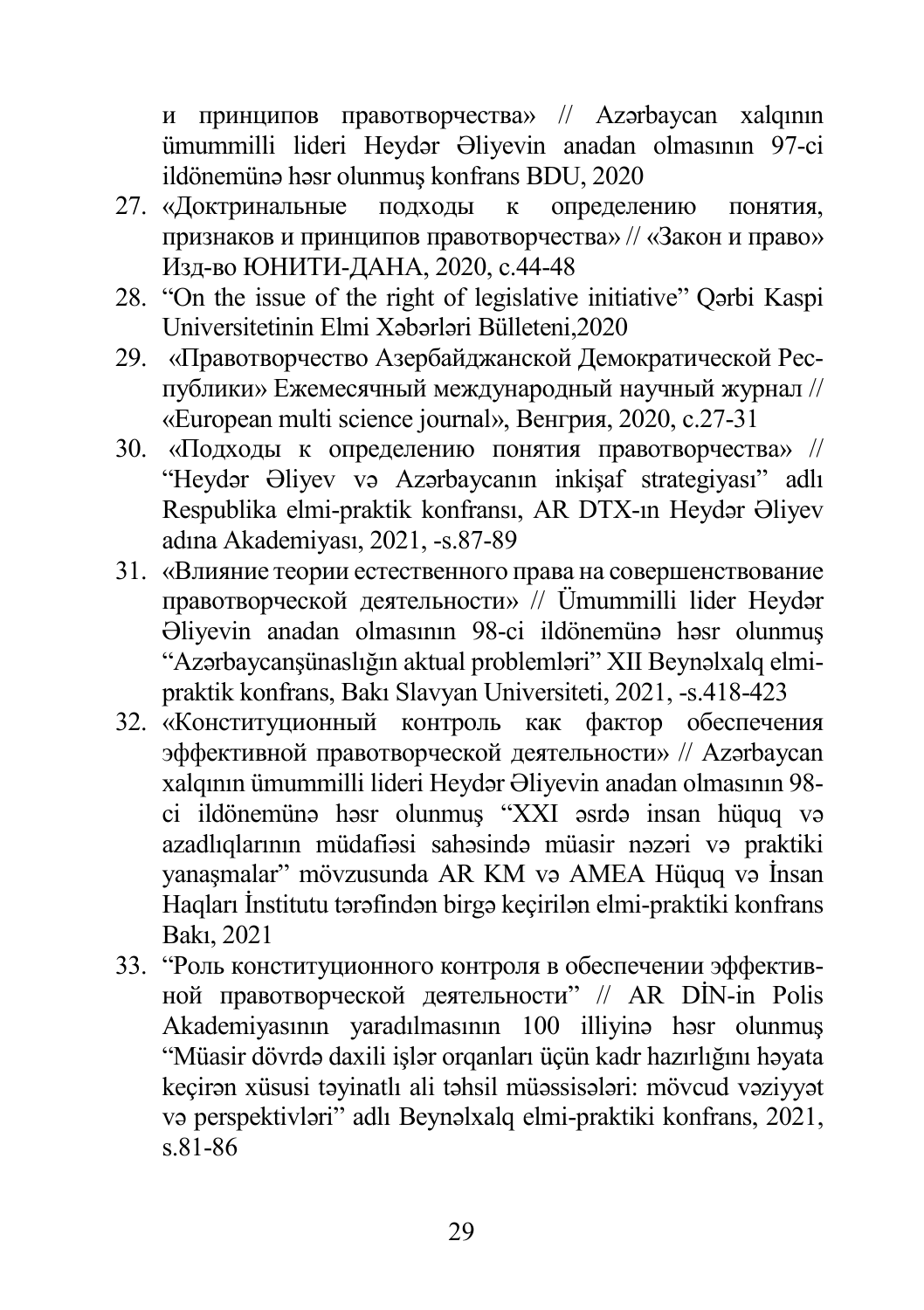- 34. «Проблемы определения понятия и признаков правотворчества» // Международная научно-практическая конференция «Образование и наука в ХХI веке» Казахстан, 21-22 мая 2021 г., c.24-27
- 35. "Hüquq-mühafizə orqanlarının fəaliyyətində insan və vətəndaş hüquq və azadlıqlarının təminatı" //İdare hukuku ve idari yargı uluslararası sempozyumu İstanbul, 24-26 mayıs 2021
- 36. «Problems of defining the concept and signs of law-making» // Azərbaycan Respublikasının Konstitusiya Məhkəməsi Konstitusiya gününə həsr olunmuş "Hüquqi dövlətin əsasları" adlı elmipraktiki konfrans, Bakı, 2021
- 37. «On the issue of the right of legislative initiative» // DTX-ın Heydər Əliyev adına Akademiyasında keçirilən "Azərbaycan Respublikasının suverenliyinin, müstəqilliyinin və ərazi bütövlüyünün konstitusiya əsasları" adlı elmi-praktiki konfrans. Bakı, 5 noyabr 2021. – s.382-388
- 38. "İnteraction of authorities in the legislative process"// Bilimsel araşdırmalar. Tezis və məqalələr toplusu, 2021, -s.172-173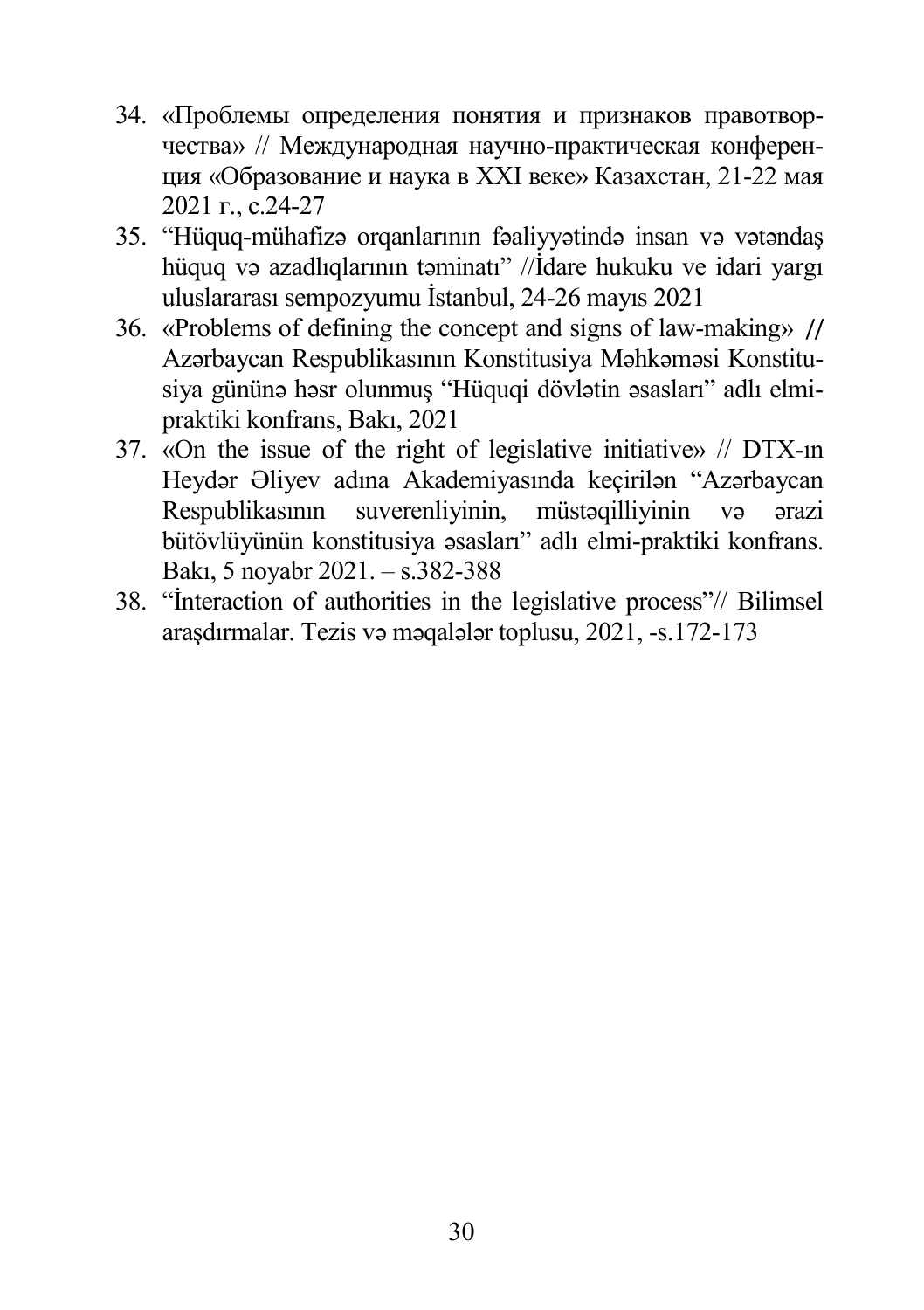The defense will take place on \_\_\_\_ \_\_\_\_\_\_\_\_\_\_ 2022 at \_\_\_\_\_ at the meeting of the Dissertation Council ED 2.45 operating on the basis of the National Aviation Academy.

Address: Baku city, Mardakan avenue 30.

The dissertation can be found in the library of the National Aviation Academy.

The electronic version of the dissertation and abstract is posted on the official website ([www.naa.az](http://www.naa.az/)) of the National Aviation Academy.

The abstract was sent to the appropriate addresses 2022.